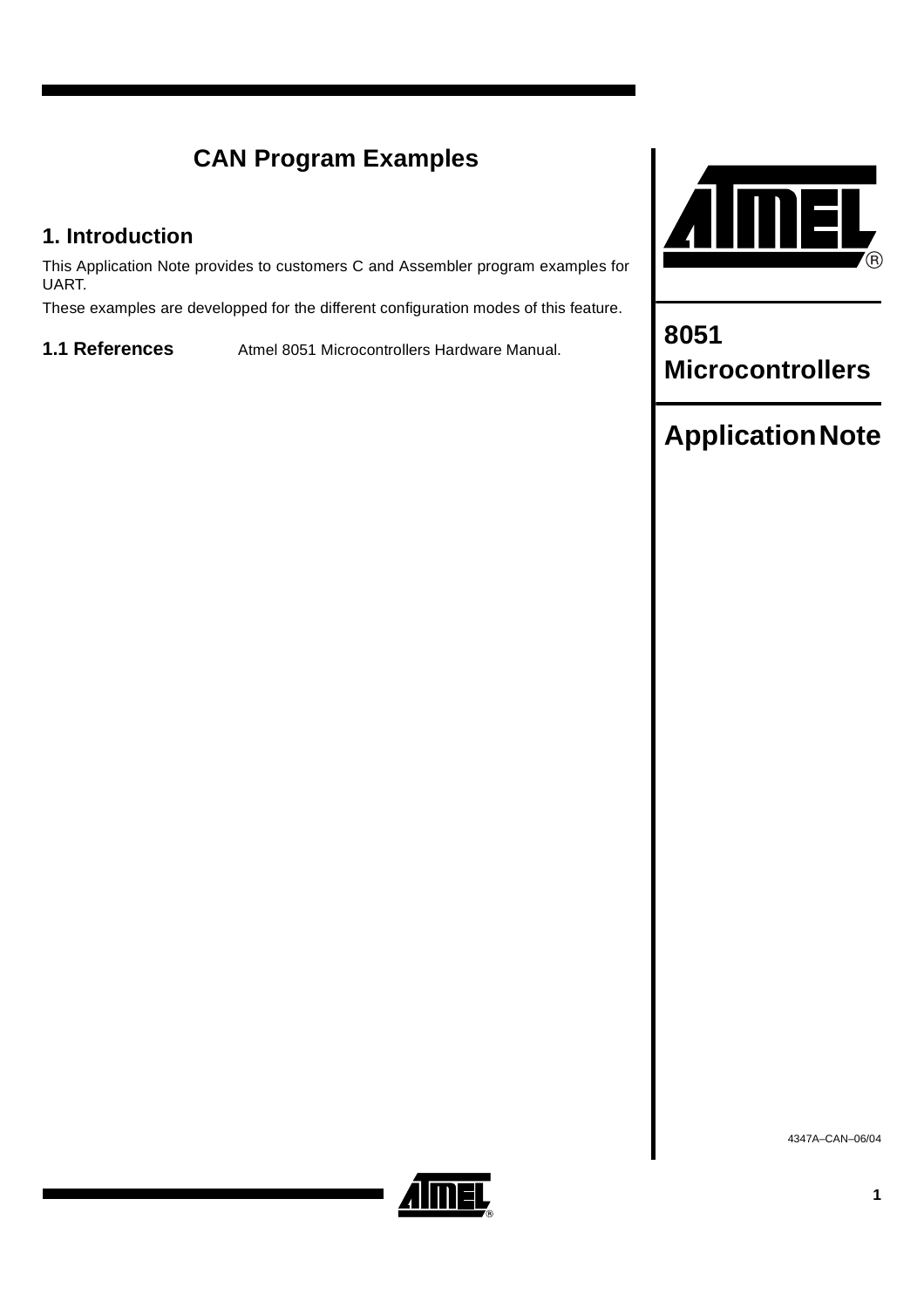

### **2. C Example**

### **2.1 Program**

```
/**
  * @file $RCSfile: can.c,v $
 *
  * Copyright (c) 2004 Atmel.
 *
  * Please read file license.txt for copyright notice.
 *
  * @brief This file is an example to use can networking.
 *
  * This file can be parsed by Doxygen for automatic documentation
  * generation.
  * Put here the functional description of this file within the software
  * architecture of your program.
 *
  * @version $Revision: 1.0 $ $Name: $
  */
/* @section I N C L U D E S */
#include "t89c51cc01.h"
/* baud rate and bit timing parameters */
#define BRP_500k 0x00
#define SJW_500k 0x00
#define PRS_500k 0x02
#define PHS1_500k 0x03
#define PHS2_500k 0x03
unsigned char num channel, num data;
/**
 * FUNCTION_PURPOSE: This file set up Can at 500Kbauds with channel 0 id 0x123 
 * in reception
  * and channel 1 id 0x001 in emission.
  * FUNCTION_INPUTS: void
  * FUNCTION_OUTPUTS: void
  */
void main(void)
{
CANGCON |= MSK_CANGCON_GRES;/* reset CAN */ 
/* reset all mailboxes */
for (num channel = 0; num channel < 15; num channel++)
{
   CANPAGE = num channel << 4;
   CANCONCH = CH_DISABLE;
   CANSTCH = 0;CANIDT1 = 0;CANIDT2 = 0;
```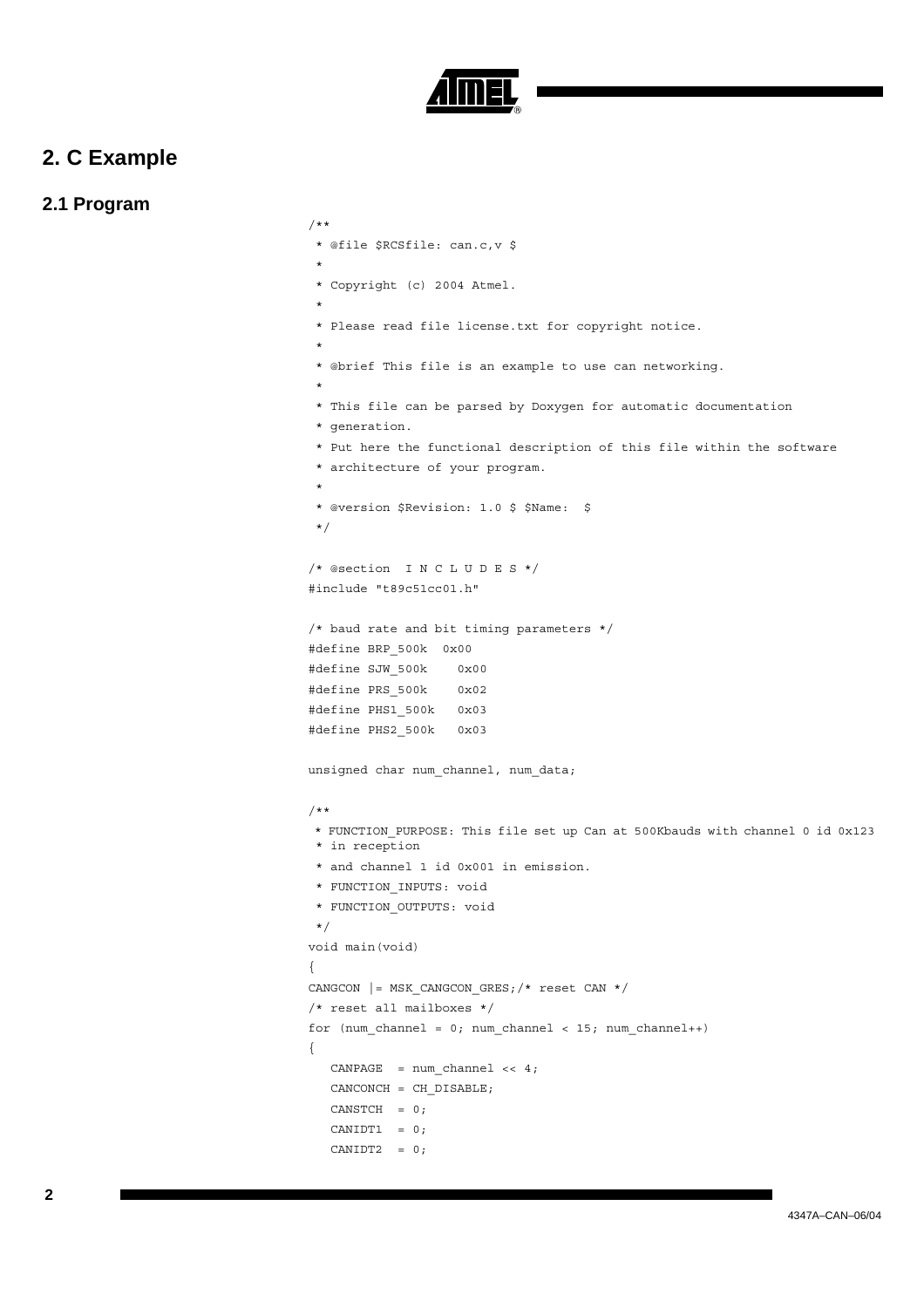```
CANIDT3 = 0;CANIDT4 = 0;CANIDM1 = 0;CANIDM2 = 0;CANIDM3 = 0;CANIDM4 = 0;for (num data = 0; num data < 8; num data++) CANMSG = 0;
}
/* setup bit timing */
CANBT1 = BRP 500k << 1; /* BRP = 0x00; */CANBT2 \&= \sim 0 \times 60; \frac{1}{\sqrt{25}} /* reset SJW */
CANBT2 | = SJW_500k << 5; /* SJW=0x00; */
CANBT2 &= \sim 0 \times 0E; /* reset PRS */CANBT2 | = PRS 500k << 1; /* PRS=0x02; */
CANBT3 \&= \sim 0 \times 70; \frac{1}{\sqrt{1 - \frac{1}{\sqrt{1 - \frac{1}{\sqrt{1 - \frac{1}{\sqrt{1 - \frac{1}{\sqrt{1 - \frac{1}{\sqrt{1 - \frac{1}{\sqrt{1 - \frac{1}{\sqrt{1 - \frac{1}{\sqrt{1 - \frac{1}{\sqrt{1 - \frac{1}{\sqrt{1 - \frac{1}{\sqrt{1 - \frac{1}{\sqrt{1 - \frac{1}{\sqrt{1 - \frac{1}{\sqrt{1 - \frac{1}{\sqrt{1 - \frac{1}{\sqrt{1 - \frac{1}{\sqrt{1 - \frac{1}{\sqrt{1 - \frac{1}{\sqrtCANBT3 | = PHS2 500k << 4; /* PHS2=0x03;*/
CANBT3 &= ~0x0E; /* reset PHS1 */
CANBT3 | = PHS1 500k << 1; / /* PHS1=0x03 */
CANGCON | = MSK CANGCON ENA; / /* start CAN */
/* Channel 0 init */
CANPAGE = (0 \ll 4); \frac{1}{2} /* CHNB=0x00; select channel 0 */
CANSTCH = 0x00; \frac{1}{x} reset channel staus \frac{x}{x}CANCONCH = CH_DISABLE; /* reset control and dlc register */ 
/* Channel 0: identifier = 11bits. CANIDT=0x123 */
CANIDT1 = 0x24;CANIDT2 &=-0x80;CANIDT2 |= 0x60;/* Channel 0: mask = 11bits. 0x7F0 */CANIDM1 = 0xFE;CANIDM2 &=-0xE0;CANIDM4 = 0;/* Channel 0 configuration */
CANIDT4 \&xi = \sim 0 \times 04;
CANCONCH | = DLC_MAX; / * Reception 8 bytes.*/
CANCONCH | = \text{CH } Rx\text{EMA}; / Reception enabled without
buffer.*/
/* Channel 1 init */CANPAGE = (1 \lt \lt 4);
CANSTCH = 0x00; \qquad \qquad /* reset channel staus */
CANCONCH = CH_DISABLE; /* reset control and dlc register */ 
/* Channel 1: identifier = 11bits. CANIDT=0x001 */
CANIDT1 = 0x80;CANIDT2 &=-0xC0;CANIDT2 |= 0x20;
```
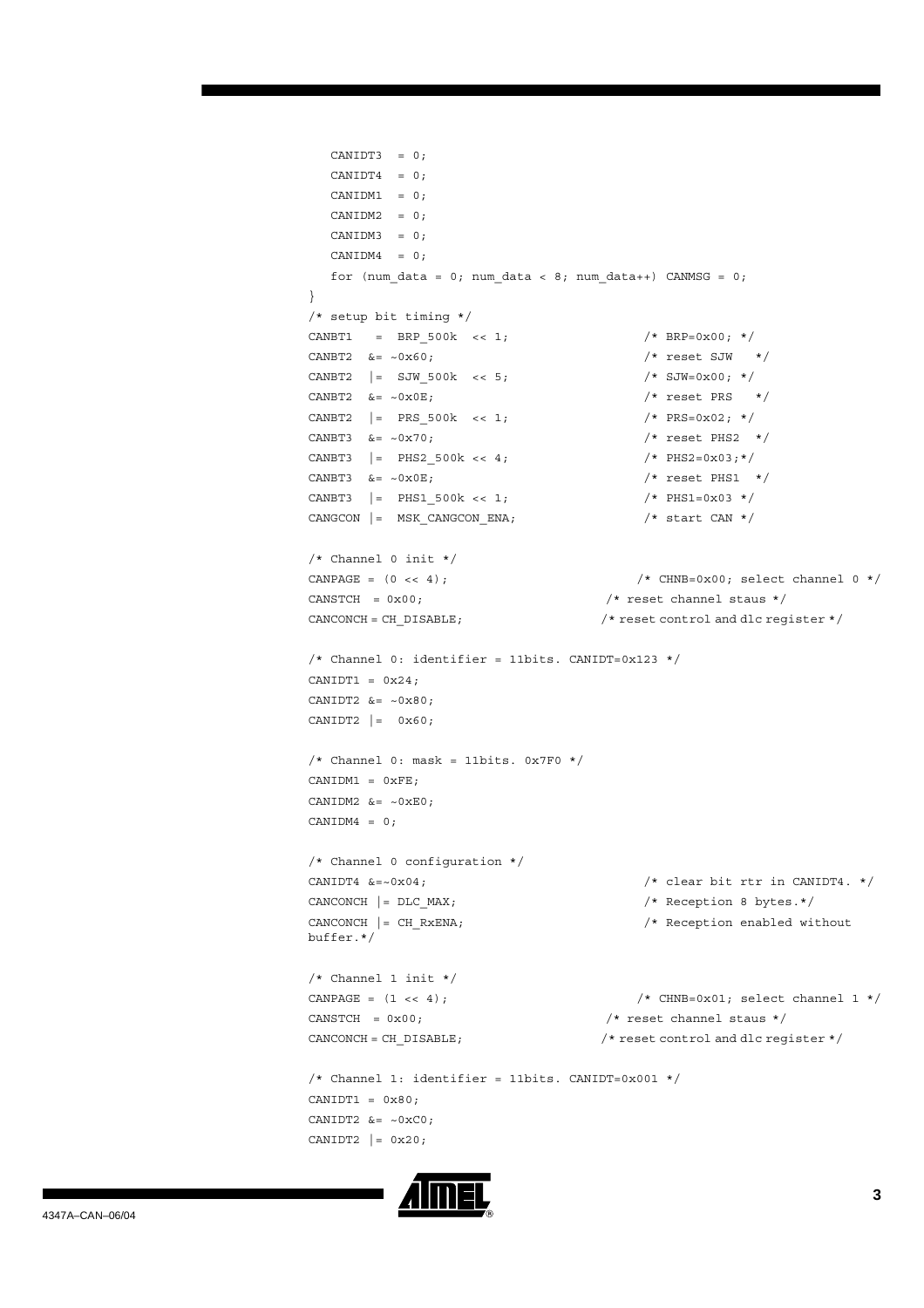```
/* interrupt configuration */
CANIE2| = 0x01; /* IECH0=1 */
CANGIE | = MSK CANGIE ENTX; / / Can Tx IT enable */
CANGIE |= MSK CANGIE ENRX; / / Can Rx IT enable */
ECAN = 1; \angle /* CAN IT enable */
EA = 1; \sqrt{\star} all IT enable \star/
while(1); \sqrt{\frac{1}{\pi}} endless \frac{1}{\pi} /* endless \frac{1}{\pi}}
/**
 * FUNCTION_PURPOSE: can interrupt. echo receive data on channel 0 reception.
 * Reception id between 0x120 and 0x12F.
  * FUNCTION_INPUTS: P4.1(RxDC) can input
  * FUNCTION_OUTPUTS: P4.0(TxDC) can output 
  */
can_it(void) interrupt 7
{
char save_canpage;
char i; \frac{1}{x} can data index */
char can data[8];
save_canpage = CANPAGE; \qquad \qquad /* save current context */
/* echo receive data on channel 0 reception */
CANPAGE = (0 \lt \lt 4); \angle /* CHNB=0x00; select channel 0 */
if(CANSTCH==MSK_CANSTCH_RxOk) 
{
  for (i=0; i<8; i++) can_data[i] = CANMSG; /* save receive data */
  CANPAGE = (1 \lt \lt 4); \angle CHNB=0x00; select channel 1 */
    /* Channel 1 configuration */
  CANCONCH = CH_DISABLE; /* reset channel 1 configuration
*/ 
  for (i=0; i<8; i++) CANMSG = can data[i]; /* load saved data */
  CANCONCH | = DLC MAX; / transmit 8 bytes */
  CANCONCH | = CH_TxENA; /* emission enabled */
  CANEN2 = (1 \lt \lt 1); \angle thannel 1 enable */
  \text{CANSTCH} = 0 \times 00; \qquad \qquad \qquad \qquad \qquad \qquad \qquad \qquad \qquad \qquad \qquad \qquad \qquad \qquad \qquad \qquad \qquad \qquad \qquad \qquad \qquad \qquad \qquad \qquad \qquad \qquad \qquad \qquad \qquad \qquad \qquad \qquad \qquad \qquad \qquad \qquad \qquad \qquad \qquad \qquad \qquad \qquad \q}
CANPAGE = (0 \ltimes 4); \angle CHNB=0x00; select channel 0 */
CANCONCH = CH_DISABLE; \frac{1}{2} /* reset channel 0 configuration */
CANCONCH | = DLC MAX; / /* receive 8 bytes */
CANCONCH | = \text{CH RxENA}; /* reception enable */
CANEN2 = (1 \le 0); /* channel 0 enable */
CANSTCH=0x00; /* reset channel 0 status */CANPAGE= save canpage; \overrightarrow{ } /* restore saved context */
CANGIT = 0x00; \frac{1}{x} reset all flags \frac{x}{x}}
```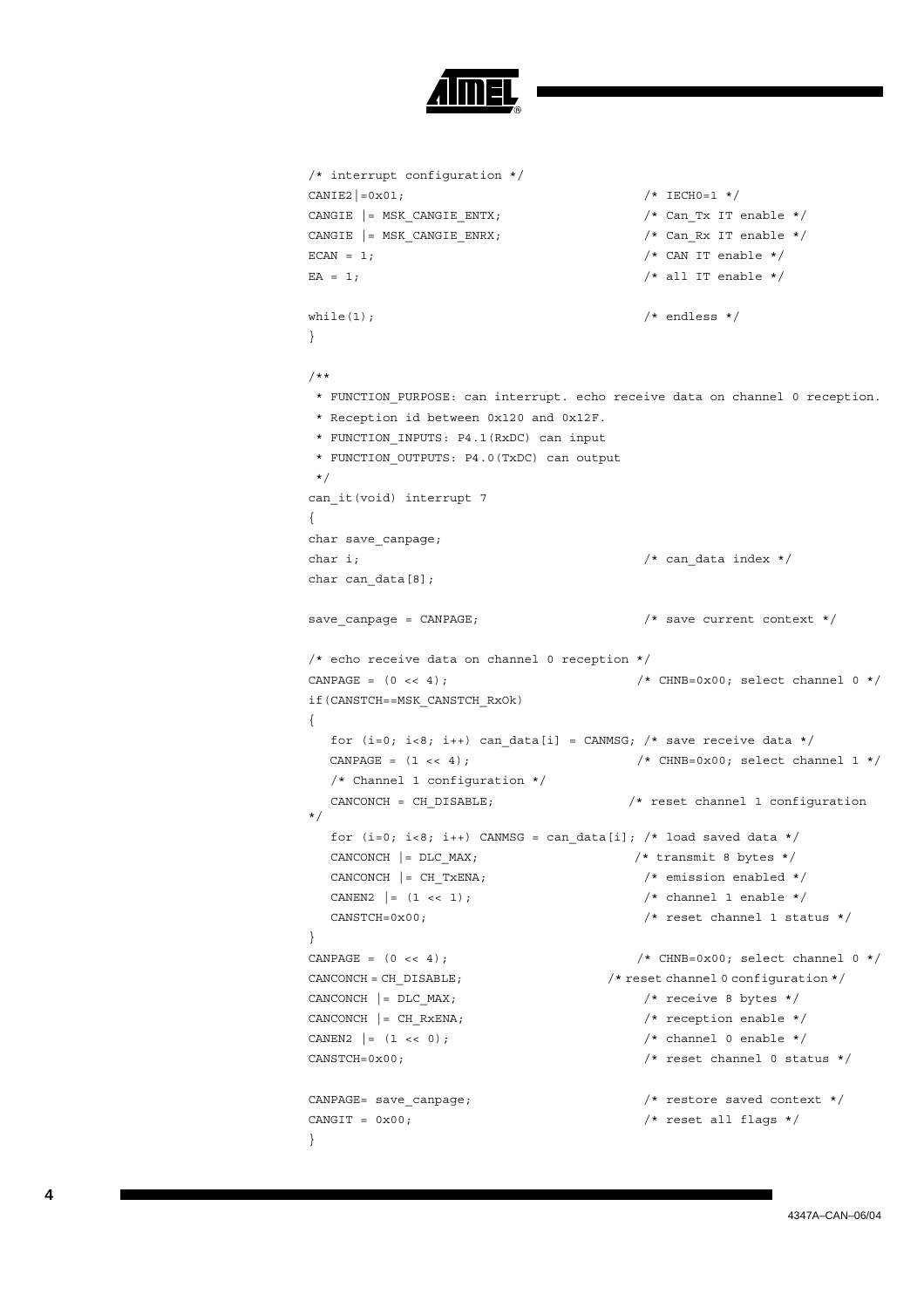#### **2.2 SFR Register Definition**

```
/*H*************************************************************************
**
* NAME: T89C51CC01.h 
*---------------------------------------------------------------------------
-
* PURPOSE: inlcude file for KEIL
****************************************************************************
*/
#ifndef _T89C51CC01_H_
#define _T89C51CC01_H_
#define Sfr(x, y) sfr x = y
#define Sbit(x, y, z) sbit x = y^2z#define Sfr16(x,y)sfr16 x = y/*----------------------------------------*/
/* Include file for 8051 SFR Definitions */
/*----------------------------------------*/
/* BYTE Register */
Sfr (P0 , 0x80);
Sfr (P1 , 0x90);
Sbit (P1_7, 0x90, 7);
Sbit (P1_6, 0x90, 6);
Sbit (P1_5, 0x90, 5);
Sbit (P1_4, 0x90, 4);
Sbit (P1_3, 0x90, 3);
Sbit (P1 2, 0x90, 2);
Sbit (P1_1, 0x90, 1);
Sbit (P1 0, 0x90, 0);
Sfr (P2 , 0xA0);
Sbit (P2_7 , 0xA0, 7);
Sbit (P2_6 , 0xA0, 6);
Sbit (P2_5 , 0xA0, 5);
Sbit (P2_4 , 0xA0, 4);
Sbit (P2_3 , 0xA0, 3);
Sbit (P2 2, 0xA0, 2);
Sbit (P2_1 , 0xA0, 1);
Sbit (P2_0 , 0xA0, 0);
Sfr (P3 , 0xB0);
Sbit (P3 7 , 0xB0, 7);
Sbit (P3_6 , 0xB0, 6);
```
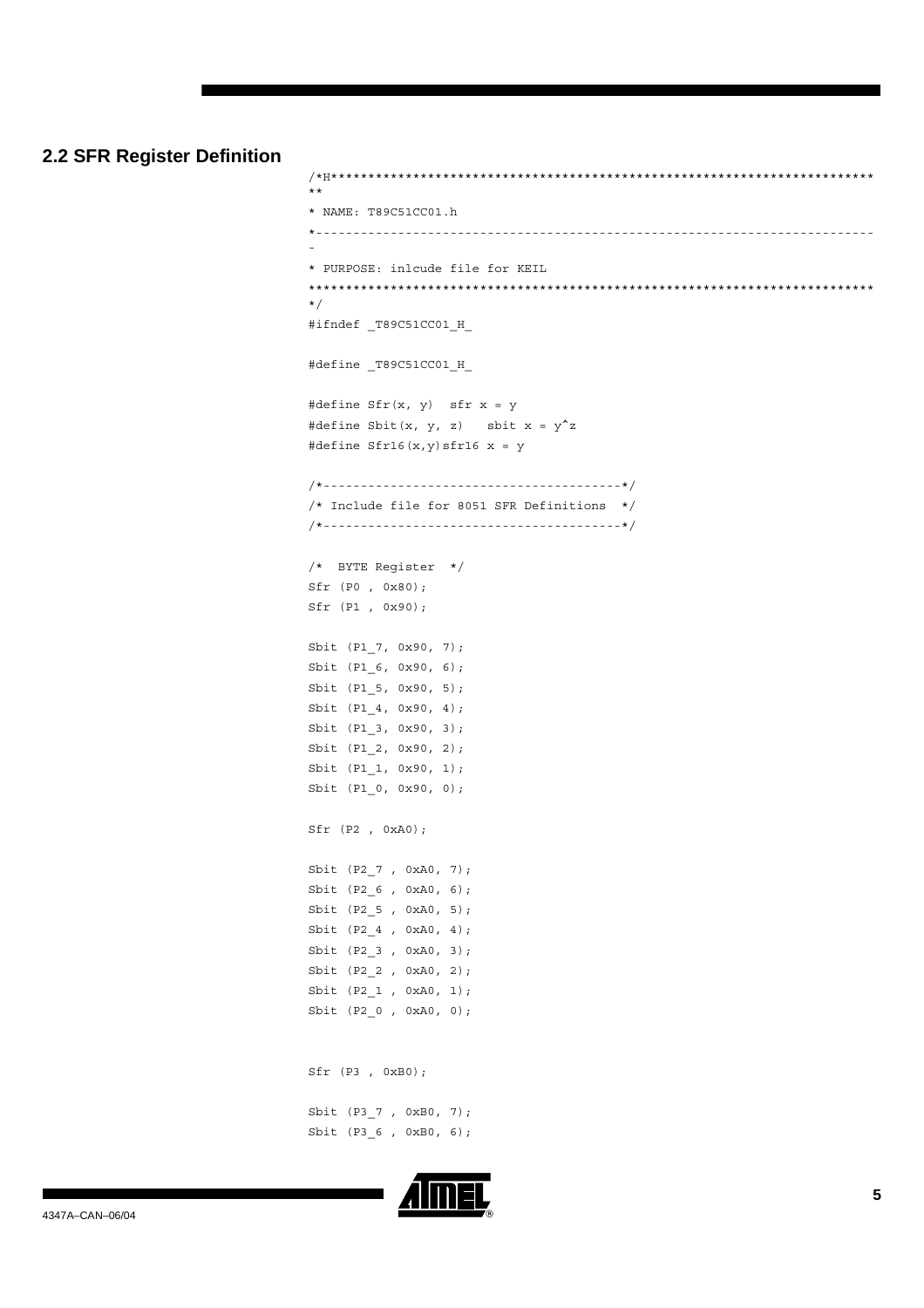

Sbit (P3\_5 , 0xB0, 5); Sbit (P3\_4 , 0xB0, 4); Sbit (P3\_3 , 0xB0, 3); Sbit (P3 2 , 0xB0, 2); Sbit (P3\_1 , 0xB0, 1); Sbit (P3\_0 , 0xB0, 0); Sbit (RD , 0xB0, 7); Sbit (WR , 0xB0, 6); Sbit (T1 , 0xB0, 5); Sbit (T0 , 0xB0, 4); Sbit (INT1, 0xB0, 3); Sbit (INT0, 0xB0, 2); Sbit (TXD , 0xB0, 1); Sbit (RXD , 0xB0, 0); Sfr (P4 , 0xC0); Sfr (PSW , 0xD0); Sbit (CY , 0xD0, 7); Sbit (AC , 0xD0, 6); Sbit (F0 , 0xD0, 5); Sbit (RS1 , 0xD0, 4); Sbit (RS0 , 0xD0, 3); Sbit (OV , 0xD0, 2); Sbit (UD , 0xD0, 1); Sbit (P , 0xD0, 0); Sfr (ACC , 0xE0); Sfr (B , 0xF0); Sfr (SP , 0x81); Sfr (DPL , 0x82); Sfr (DPH , 0x83); Sfr (PCON , 0x87); Sfr (CKCON , 0x8F); /\*------------------ TIMERS registers ---------------------\*/ Sfr (TCON , 0x88); Sbit (TF1 , 0x88, 7); Sbit (TR1 , 0x88, 6); Sbit (TF0 , 0x88, 5); Sbit (TR0 , 0x88, 4); Sbit (IE1 , 0x88, 3); Sbit (IT1 , 0x88, 2); Sbit (IE0 , 0x88, 1); Sbit (IT0 , 0x88, 0); Sfr (TMOD , 0x89);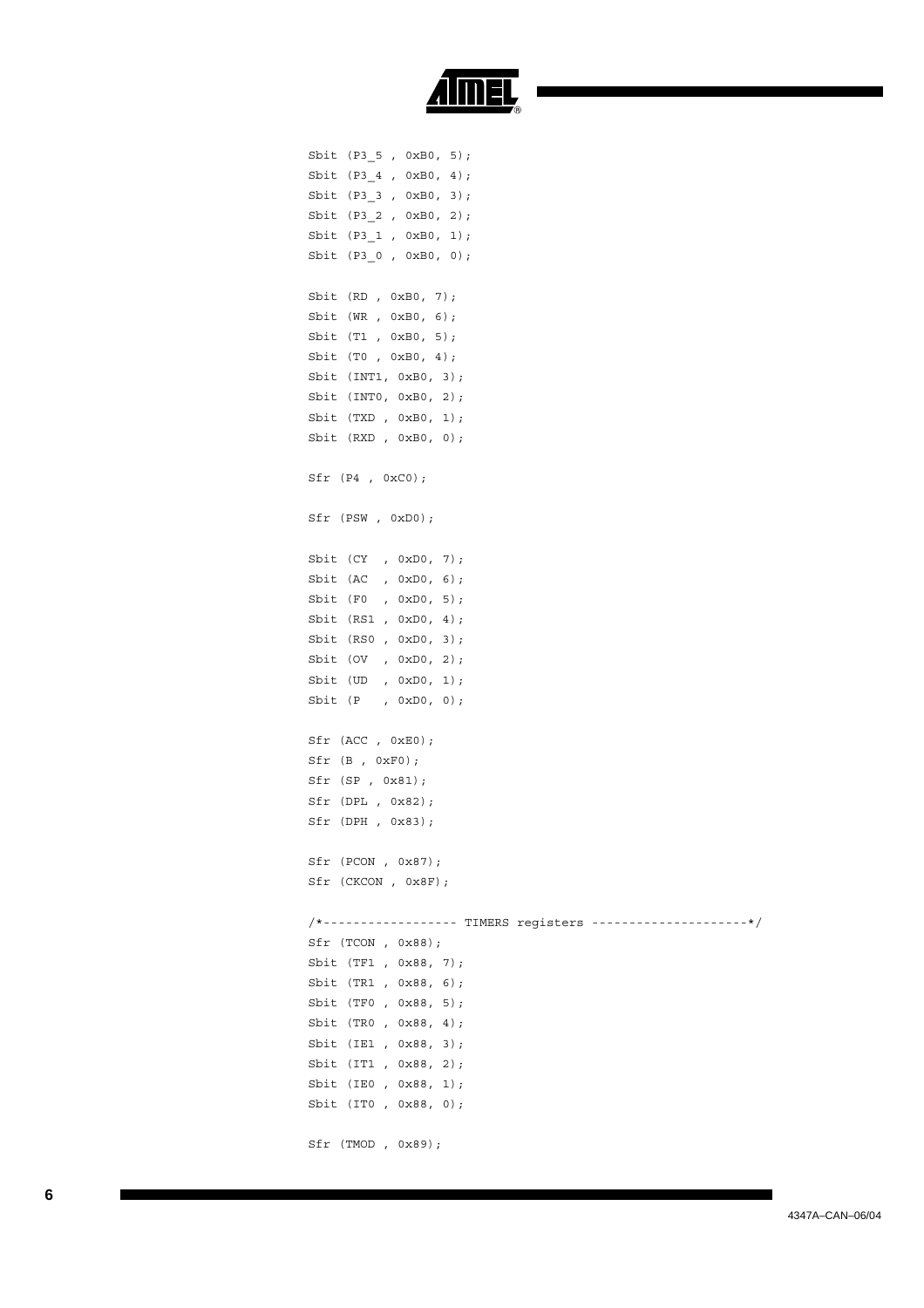| $Sfr$ (T2CON, $0xC8$ ); |  |  |
|-------------------------|--|--|
| Sbit (TF2, 0xC8, 7);    |  |  |
| Sbit (EXF2, 0xC8, 6);   |  |  |
| Sbit (RCLK, 0xC8, 5);   |  |  |
| Sbit (TCLK, 0xC8, 4);   |  |  |
| Sbit (EXEN2, 0xC8, 3);  |  |  |
| Sbit (TR2, 0xC8, 2);    |  |  |
| Sbit $(C_T2, 0xC8, 1);$ |  |  |
| Sbit (CP_RL2, 0xC8, 0); |  |  |
|                         |  |  |
| Sfr (T2MOD, 0xC9);      |  |  |
| $Sfr$ (TLO, $0x8A$ );   |  |  |
| Sfr (TL1, 0x8B);        |  |  |
| $Sfr$ (TL2, $0xCC$ );   |  |  |
| $Sfr$ (THO, $0x8C$ );   |  |  |
| Sfr (TH1, 0x8D);        |  |  |
| $Sfr$ (TH2, $0xCD$ );   |  |  |
| Sfr (RCAP2L, 0xCA);     |  |  |
| Sfr (RCAP2H, 0xCB);     |  |  |
| Sfr (WDTRST, 0xA6);     |  |  |
| Sfr (WDTPRG, 0xA7);     |  |  |

/\*------------------- UART registers ------------------------\*/ Sfr (SCON , 0x98); Sbit (SM0 , 0x98, 7); Sbit (FE , 0x98, 7); Sbit (SM1 , 0x98, 6); Sbit (SM2 , 0x98, 5); Sbit (REN , 0x98, 4); Sbit (TB8 , 0x98, 3); Sbit (RB8 , 0x98, 2); Sbit (TI , 0x98, 1); Sbit (RI , 0x98, 0); Sfr (SBUF , 0x99); Sfr (SADEN , 0xB9); Sfr (SADDR , 0xA9); /\*-------------------- ADC registers ----------------------\*/ Sfr (ADCLK , 0xF2); Sfr (ADCON , 0xF3); #define MSK\_ADCON\_PSIDLE 0x40 #define MSK\_ADCON\_ADEN 0x20 #define MSK\_ADCON\_ADEOC 0x10 #define MSK\_ADCON\_ADSST 0x08 #define MSK\_ADCON\_SCH 0x07 Sfr (ADDL , 0xF4); #define MSK\_ADDL\_UTILS 0x03

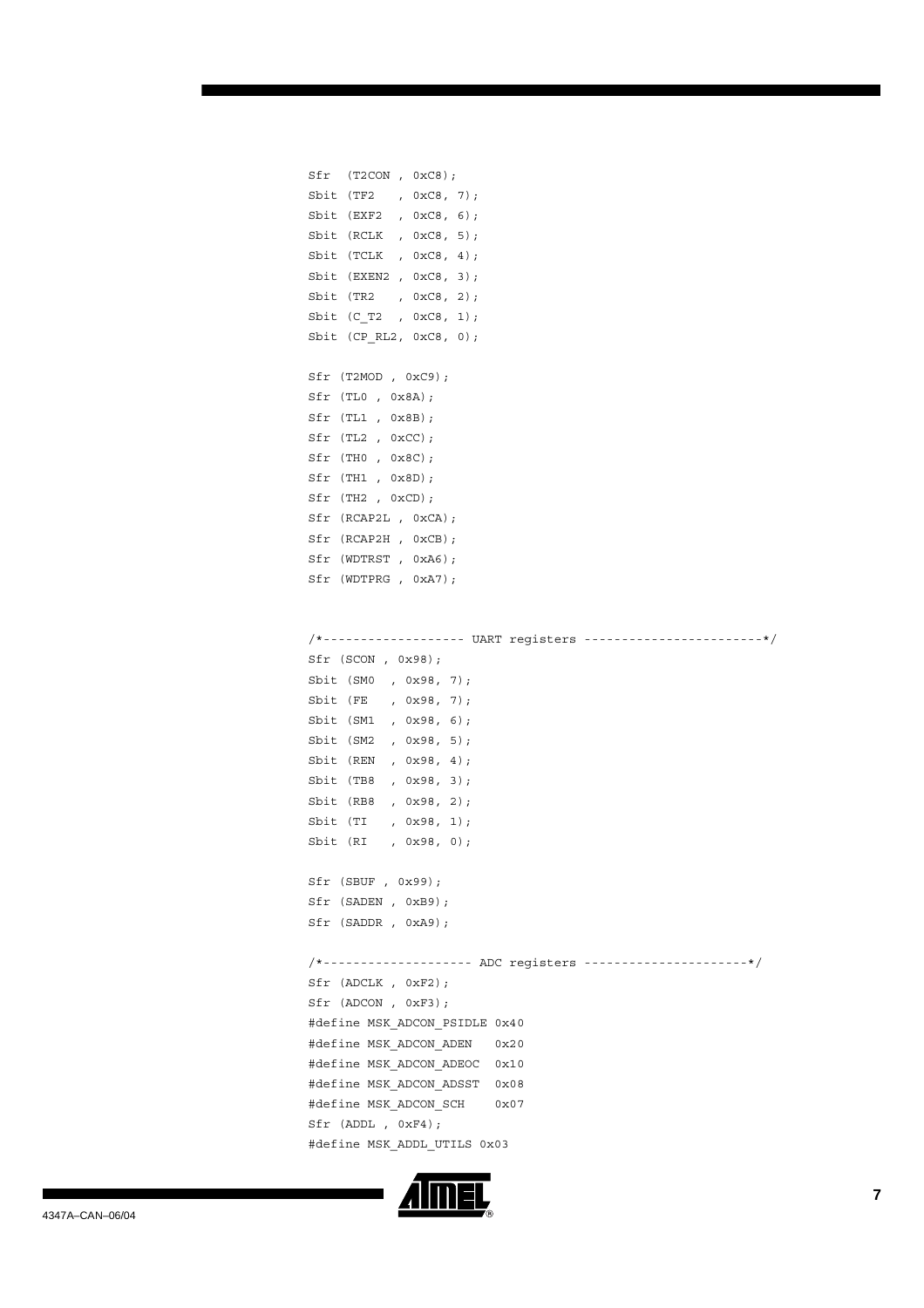

Sfr (ADDH , 0xF5); Sfr (ADCF , 0xF6); /\*-------------------- FLASH EEPROM registers ------------\*/ Sfr (FCON , 0xD1); #define MSK\_FCON\_FBUSY 0x01 #define MSK\_FCON\_FMOD 0x06 #define MSK\_FCON\_FPS 0x08 #define MSK\_FCON\_FPL 0xF0 Sfr (EECON , 0xD2); #define MSK\_EECON\_EEBUSY 0x01 #define MSK\_EECON\_EEE 0x02 #define MSK\_EECON\_EEPL 0xF0 Sfr (AUXR , 0x8E); #define MSK\_AUXR\_M0 0x20 Sfr (AUXR1 , 0xA2); #define MSK\_AUXR1\_ENBOOT 0x20 /\*-------------------- IT registers -----------------------\*/ Sfr (IPL1 , 0xF8); Sfr (IPH1 , 0xF7); Sfr (IEN0 , 0xA8); Sfr (IPL0 , 0xB8); Sfr (IPH0 , 0xB7); Sfr (IEN1 , 0xE8);  $/*$  IENO  $*/$ Sbit (EA , 0xA8, 7); Sbit (EC , 0xA8, 6); Sbit (ET2 , 0xA8, 5); Sbit (ES , 0xA8, 4); Sbit (ET1 , 0xA8, 3); Sbit (EX1 , 0xA8, 2); Sbit (ET0 , 0xA8, 1); Sbit (EX0 , 0xA8, 0);  $/*$  IEN1  $*/$ Sbit (ETIM , 0xE8, 2); Sbit (EADC, 0xE8, 1); Sbit (ECAN , 0xE8, 0); /\*--------------------- PCA registers --------------------\*/ Sfr (CCON , 0xD8); Sbit(CF , 0xD8, 7); Sbit(CR , 0xD8, 6); Sbit(CCF4, 0xD8, 4); Sbit(CCF3, 0xD8, 3); Sbit(CCF2, 0xD8, 2); Sbit(CCF1, 0xD8, 1); Sbit(CCF0, 0xD8, 0);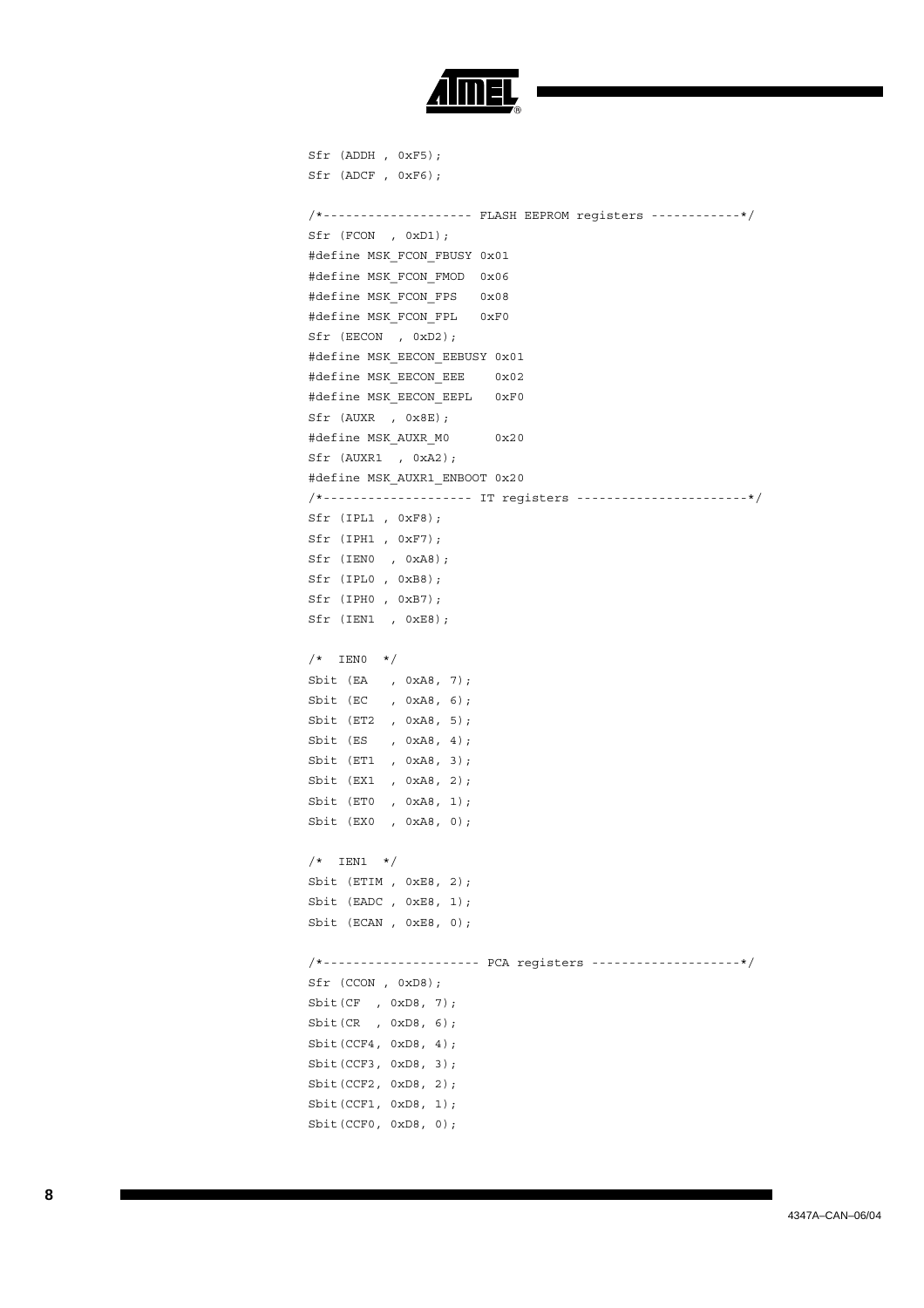| Sfr (CMOD, 0xD9);                                                                                                 |      |
|-------------------------------------------------------------------------------------------------------------------|------|
| $Sfr$ (CH, $0xF9$ );                                                                                              |      |
| Sfr (CL, 0xE9);                                                                                                   |      |
| Sfr (CCAPOH, OxFA);                                                                                               |      |
| Sfr (CCAPOL , OXEA);                                                                                              |      |
| Sfr (CCAPM0, 0xDA);                                                                                               |      |
| Sfr (CCAP1H, OxFB);                                                                                               |      |
| Sfr (CCAP1L , 0xEB);                                                                                              |      |
| Sfr (CCAPM1, 0xDB);                                                                                               |      |
| Sfr (CCAP2H, 0xFC);                                                                                               |      |
| Sfr (CCAP2L , 0xEC);                                                                                              |      |
| Sfr (CCAPM2, 0xDC);                                                                                               |      |
| Sfr (CCAP3H, 0xFD);                                                                                               |      |
| Sfr (CCAP3L , 0xED);                                                                                              |      |
| Sfr (CCAPM3, 0xDD);                                                                                               |      |
| $\begin{minipage}{.4\linewidth} \begin{tabular}{l} \bf Sfr & (CCAP4H & , 0 \tt xFE) \end{tabular} \end{minipage}$ |      |
| Sfr (CCAP4L , 0xEE);                                                                                              |      |
| Sfr (CCAPM4, 0xDE);                                                                                               |      |
|                                                                                                                   |      |
|                                                                                                                   |      |
| Sfr (CANGIT, 0x9B);                                                                                               |      |
| #define MSK_CANGIT_CANIT0x80                                                                                      |      |
| #define MSK CANGIT OVRTIM<br>0x20                                                                                 |      |
| #define MSK_CANGIT_OVRBUF0x10                                                                                     |      |
| #define MSK CANGIT SERG0x08                                                                                       |      |
| #define MSK_CANGIT_CERG0x04                                                                                       |      |
| #define MSK CANGIT FERG0x02                                                                                       |      |
| #define MSK CANGIT AERG0x01                                                                                       |      |
|                                                                                                                   |      |
| Sfr (CANTEC, 0x9C);                                                                                               |      |
| Sfr (CANREC, 0x9D);                                                                                               |      |
| Sfr (CANTCON, 0xA1);                                                                                              |      |
| Sfr (CANMSG, 0xA3);                                                                                               |      |
| Sfr (CANTTCL, 0xA4);                                                                                              |      |
| Sfr (CANTTCH, 0xA5);                                                                                              |      |
| Sfr (CANGSTA, 0xAA);                                                                                              |      |
| #define MSK CANGSTA OVFG0x40                                                                                      |      |
| #define MSK CANGSTA TBSY0x10                                                                                      |      |
| #define MSK CANGSTA RBSY0x08                                                                                      |      |
| #define MSK CANGSTA ENFG0x04                                                                                      |      |
| #define MSK CANGSTA BOFF0x02                                                                                      |      |
| #define MSK CANGSTA ERRP0x01                                                                                      |      |
|                                                                                                                   |      |
| Sfr (CANGCON, 0xAB);                                                                                              |      |
| #define MSK CANGCON ABRQ 0x80                                                                                     |      |
| #define MSK CANGCON OVRQ 0x40                                                                                     |      |
| #define MSK CANGCON TTC 0x20                                                                                      |      |
| #define MSK CANGCON SYNCTTC                                                                                       | 0x10 |
| #define TTC EOF                                                                                                   | 0x10 |
| #define TTC SOF<br>0x00                                                                                           |      |
|                                                                                                                   |      |

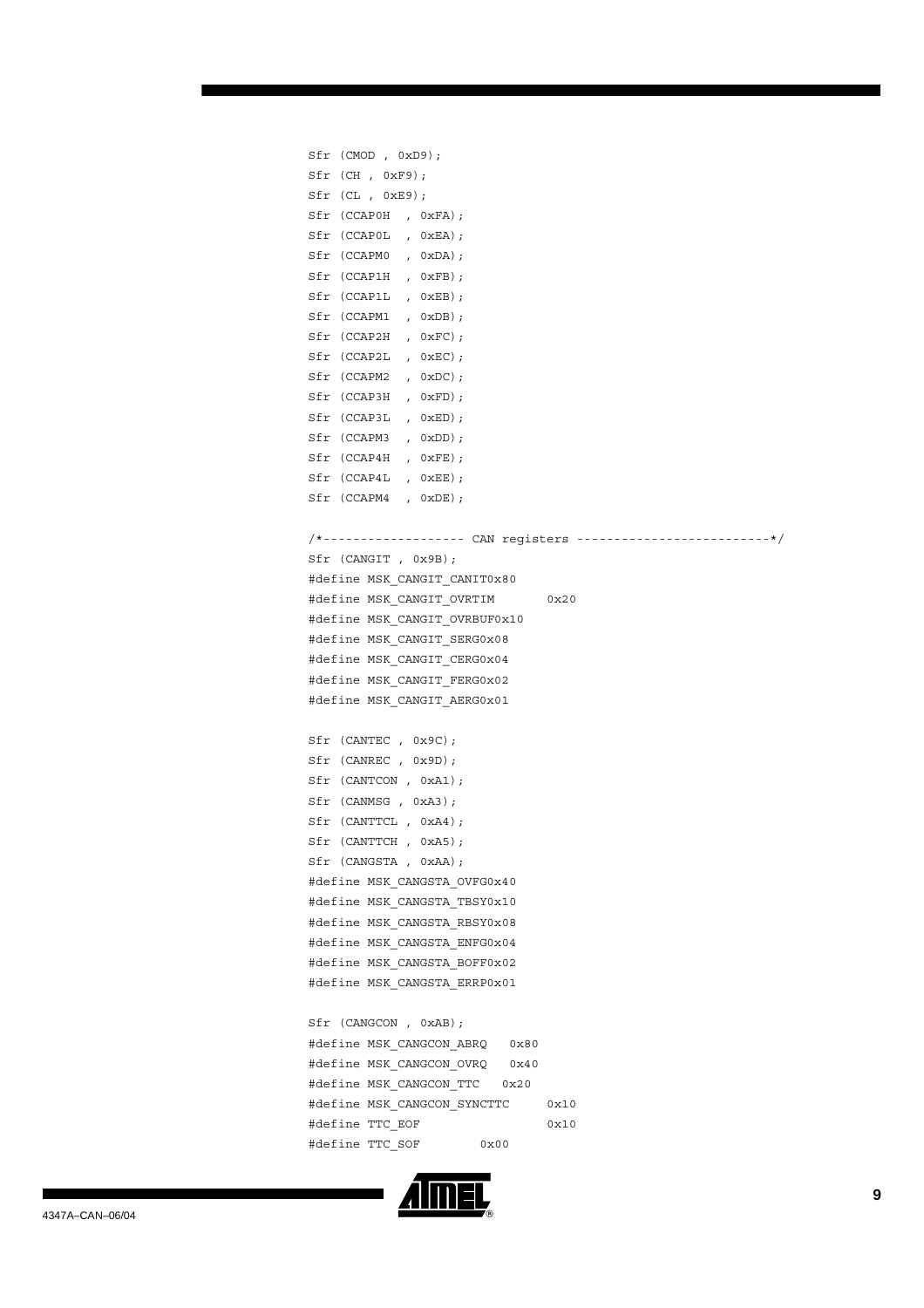

#define MSK CANGCON AUTBAUD 0x08 #define MSK\_CANGCON\_ENA 0x02 #define MSK\_CANGCON\_GRES 0x01

Sfr (CANTIML , 0xAC); Sfr (CANTIMH , 0xAD); Sfr (CANSTMPL , 0xAE); Sfr (CANSTMPH , 0xAF); Sfr (CANPAGE , 0xB1); Sfr (CANSTCH , 0xB2); #define MSK\_CANSTCH\_DLCW 0x80 #define MSK\_CANSTCH\_TxOk 0x40 #define MSK\_CANSTCH\_RxOk 0x20 #define MSK\_CANSTCH\_BERR 0x10 #define MSK\_CANSTCH\_SERR 0x08 #define MSK\_CANSTCH\_CERR 0x04 #define MSK\_CANSTCH\_FERR 0x02 #define MSK\_CANSTCH\_AERR 0x01

Sfr (CANCONCH , 0xB3); #define MSK\_CANCONCH\_IDE 0x10 #define MSK\_CANCONCH\_DLC 0x0F #define MSK\_CANCONCH\_CONF 0xC0 #define DLC\_MAX 8 #define CH\_DISABLE 0x00 #define CH\_RxENA 0x80 #define CH\_TxENA 0x40 #define CH\_RxBENA 0xC0

Sfr (CANBT1 , 0xB4); #define CAN PRESCALER MIN 0 #define CAN PRESCALER MAX 63

Sfr (CANBT2 , 0xB5); #define MSK\_CANBT2\_SJW 0x60 #define MSK\_CANBT2\_PRS 0x0E #define CAN\_SJW\_MIN 0 #define CAN\_SJW\_MAX 3 #define CAN\_PRS\_MIN 0 #define CAN\_PRS\_MAX 7

Sfr (CANBT3 , 0xB6); #define MSK\_CANBT3\_PHS2 0x70 #define MSK\_CANBT3\_PHS1 0x0E #define CAN\_PHS2\_MIN 0 #define CAN\_PHS2\_MAX 7 #define CAN\_PHS1\_MIN 0 #define CAN\_PHS1\_MAX 7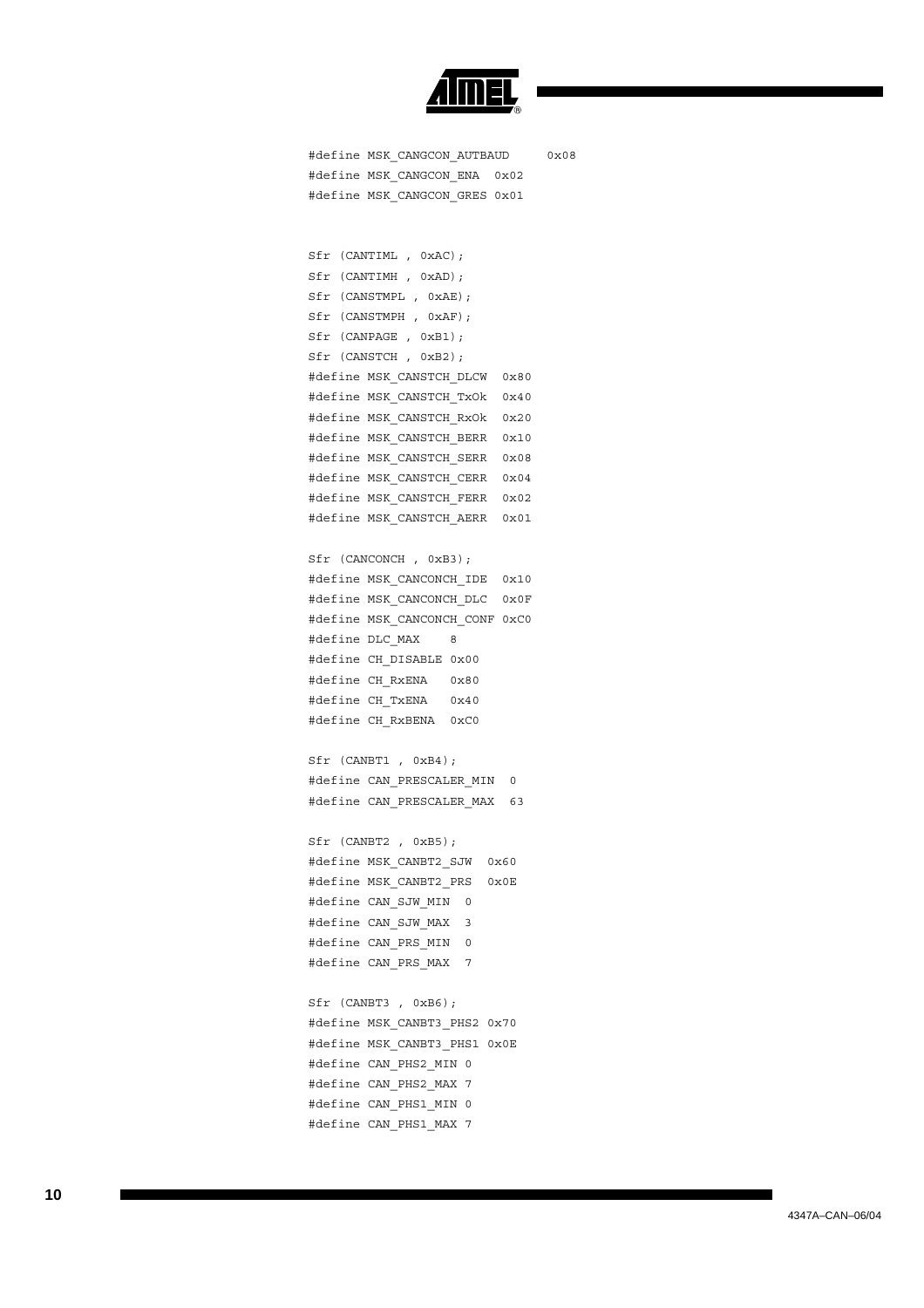Sfr (CANSIT1 , 0xBA); Sfr (CANSIT2 , 0xBB); Sfr (CANIDT1 , 0xBC); Sfr (CANIDT2 , 0xBD); Sfr (CANIDT3 , 0xBE); Sfr (CANIDT4 , 0xBF); #define MSK\_CANIDT4\_RTRTAG 0x04

Sfr (CANGIE , 0xC1); #define MSK\_CANGIE\_ENRX 0x20 #define MSK\_CANGIE\_ENTX 0x10 #define MSK\_CANGIE\_ENERCH 0x08 #define MSK\_CANGIE\_ENBUF 0x04 #define MSK\_CANGIE\_ENERG 0x02

Sfr (CANIE1 , 0xC2); Sfr (CANIE2 , 0xC3); Sfr (CANIDM1 , 0xC4); Sfr (CANIDM2 , 0xC5); Sfr (CANIDM3 , 0xC6); Sfr (CANIDM4 , 0xC7); #define MSK\_CANIDM4\_RTRMSK 0x04 #define MSK\_CANIDM4\_IDEMSK 0x01

Sfr (CANEN1, 0xCE); Sfr (CANEN2 , 0xCF);

#endif

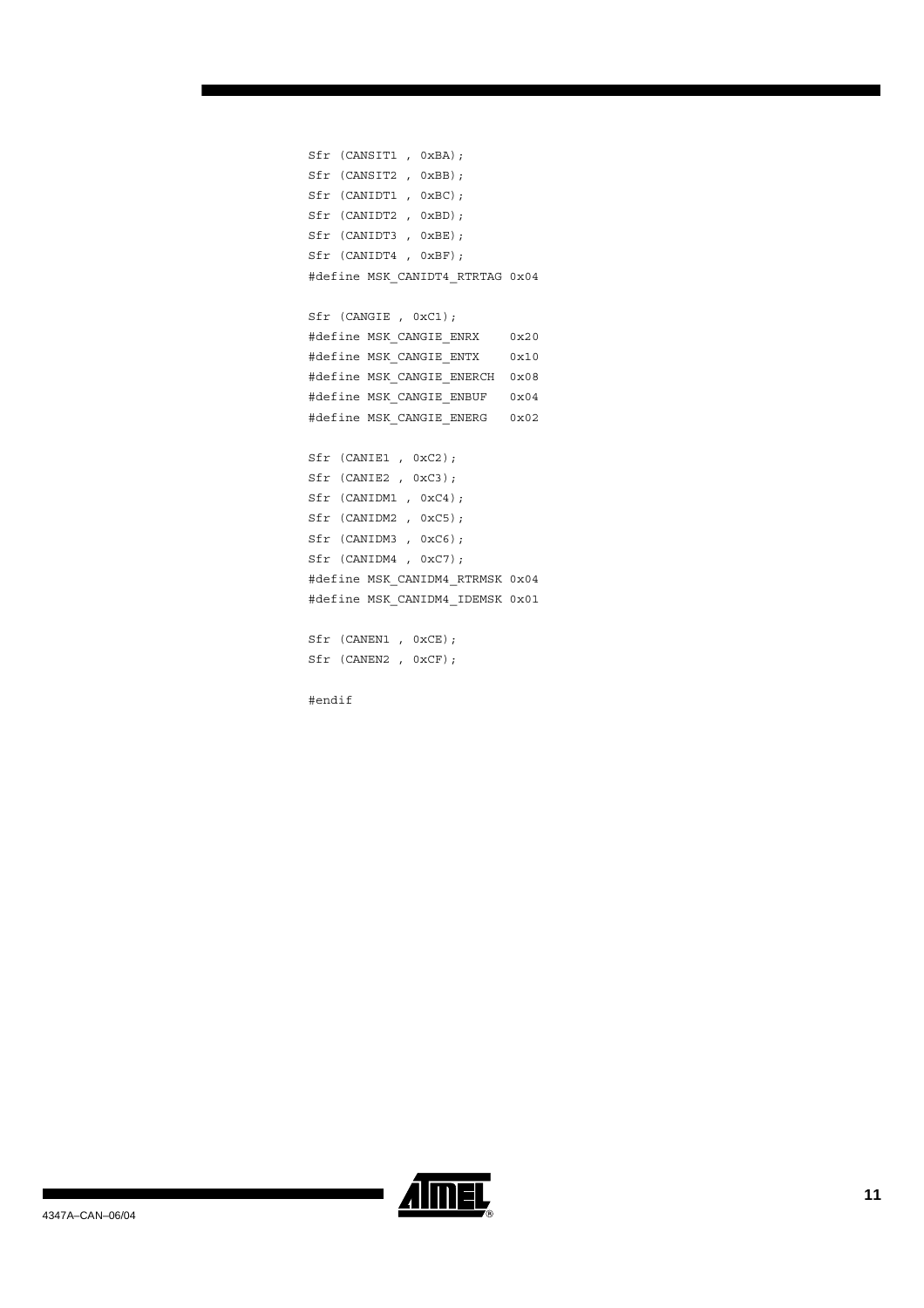

### **3. Assembly 51 Examples**

### **3.1 Program**

```
$INCLUDE (t89c51cc01.INC)
num_channel DATA 10H
num_data DATA 11H
data0 DATA 12H
data1 DATA 13H
data2 DATA 14H
data3 DATA 15H
data4 DATA 16H
data5 DATA 17H
data6 DATA 18H
data7 DATA 19H
;/* baud rate and bit timing parameters */#define BRP_500k 00
#define SJW_500k 00
#define PRS_500k 02
#define PHS1_500k 03
#define PHS2_500k 03
org 000h
ljmp begin
org 3Bh
ljmp can_it
;/**
; * FUNCTION_PURPOSE: This file set up Can at 500Kbauds with channel 0 id 
0x123 in reception
; * and channel 1 id 0x001 in emission.
; * FUNCTION_INPUTS: void
; * FUNCTION_OUTPUTS: void
; */
org 0100h
begin:
ORL CANGCON, #01h; \qquad \qquad \qquad ;/* \text{ reset CAN *} /;/* reset all mailboxes */
MOV num channel, #00h
reset mailbox:
    MOV A, num_channel \left| \begin{array}{ccc} \end{array} \right| ; /* load accumulator with channel
value */
    SWAP A
     ANL A,#0F0h
    \texttt{MOV} \qquad \texttt{CANPAGE}, \texttt{A} \qquad \qquad \texttt{;\textbf{/*} } \texttt{CHNB = num\_channel}; \;\; \texttt{*/} \qquad \qquad \texttt{[A] } \texttt{[A] } \texttt{[A] } \texttt{[A] } \texttt{[A] } \texttt{[A] } \texttt{[A] } \texttt{[A] } \texttt{[A] } \texttt{[A] } \texttt{[A] } \texttt{[A] } \texttt{[A] } \texttt{[A] } \texttt{[A] } \texttt{[A] } \texttt{[A] } \texttt{[A] } \texttt{[A] } \MOV CANCONCH, \#00h ;/* channel disable */
```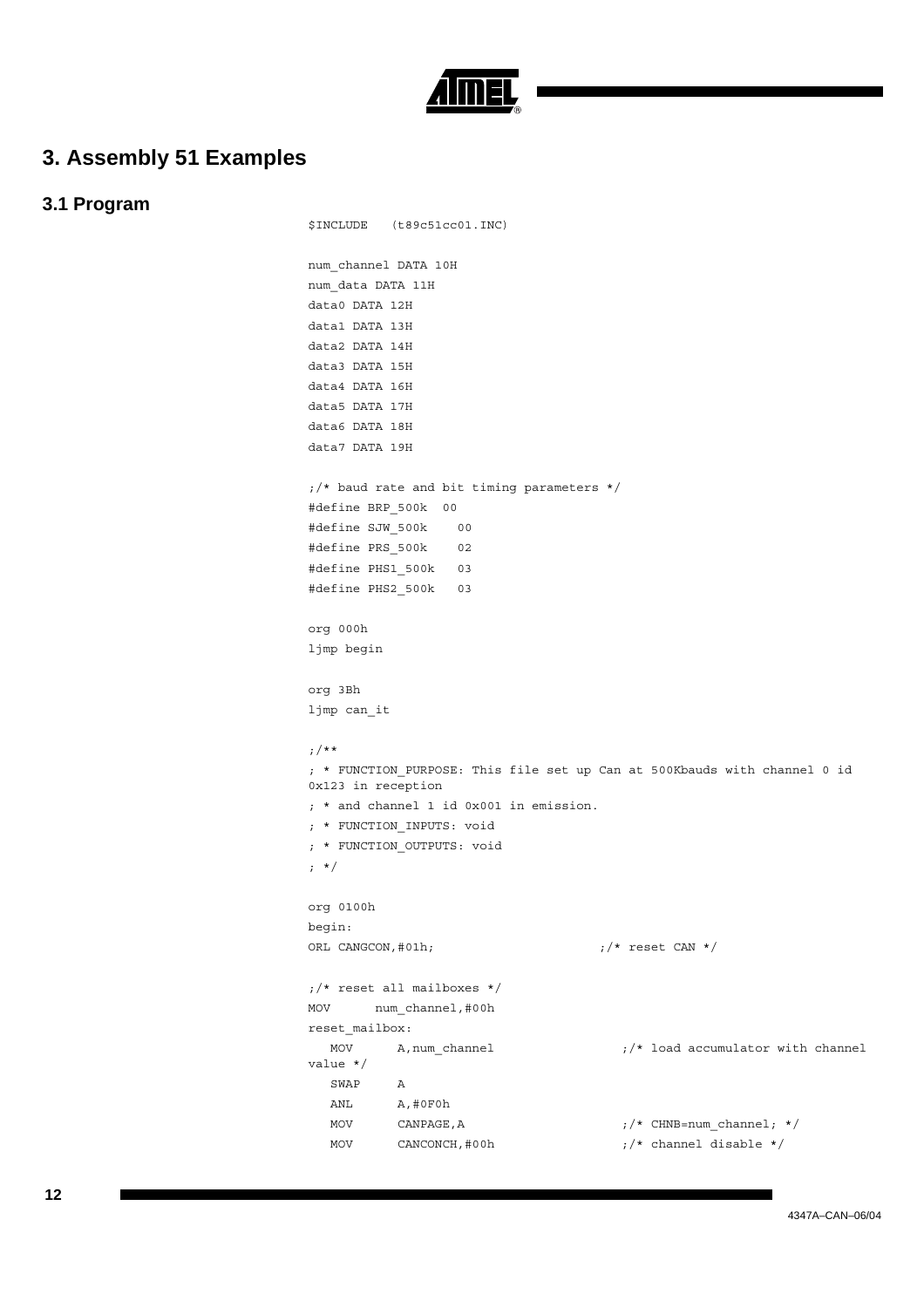

| MOV          | CANSTCH, #00h                      |                                            |  |  |
|--------------|------------------------------------|--------------------------------------------|--|--|
| MOV          | CANIDT1, #00h                      |                                            |  |  |
| MOV          | CANIDT2, #00h                      |                                            |  |  |
| MOV          | CANIDT3, #00h                      |                                            |  |  |
| MOV          | CANIDT4, #00h                      |                                            |  |  |
| MOV          | CANIDM1, #00h                      |                                            |  |  |
| MOV          | CANIDM2, #00h                      |                                            |  |  |
| MOV          | CANIDM3, #00h                      |                                            |  |  |
| MOV          | CANIDM4, #00h                      |                                            |  |  |
| MOV          | num data,#00h                      |                                            |  |  |
| reset data:  |                                    |                                            |  |  |
| MOV          | CANMSG, #00h                       |                                            |  |  |
| INC          | num data                           |                                            |  |  |
| MOV          | A, num data                        |                                            |  |  |
| CJNE         | A,#08h, reset data                 |                                            |  |  |
| INC          | num channel                        |                                            |  |  |
| MOV          | A, num channel                     |                                            |  |  |
| CJNE         | A, #0Fh, reset mailbox             |                                            |  |  |
|              |                                    |                                            |  |  |
|              | ;/* setup bit timing */            |                                            |  |  |
| MOV          | A, #BRP 500k                       |                                            |  |  |
| RL           | Α                                  |                                            |  |  |
| MOV          | CANBT1, A                          |                                            |  |  |
| ANL          | CANBT2, #9Fh                       | ;/* reset SJW<br>$\star/$                  |  |  |
| MOV          | A, #SJW 500k                       |                                            |  |  |
| SWAP         | Α                                  |                                            |  |  |
| RL           | Α                                  |                                            |  |  |
| ANL          | A,#0E0h                            |                                            |  |  |
| ORL          | CANBT2, A                          | $1/ *$ SJW=0x00; */                        |  |  |
| ANL          | CANBT2, #0F1h                      | $1/$ * reset PRS */                        |  |  |
| MOV          | A, #PRS 500k                       |                                            |  |  |
| RL           | Α                                  |                                            |  |  |
| ORL          | CANBT2, A                          | $7$ /* PRS=0x02; */                        |  |  |
| ANL          | CANBT3, #8Fh                       | $\frac{1}{x}$ reset PHS2 $\frac{x}{x}$     |  |  |
| MOV          | $A$ , #PHS2_500 $k$                |                                            |  |  |
| SWAP         | Α                                  |                                            |  |  |
| ANL          | A,#0F0h                            |                                            |  |  |
| ORL          | CANBT3, A                          | $:$ /* PHS2=0x03;*/                        |  |  |
| ANL          | CANBT3,#0F1h                       | $t$ /* reset PHS1 */                       |  |  |
| MOV          | A, #PHS1_500k                      |                                            |  |  |
| RL           | Α                                  |                                            |  |  |
| ORL          | $1/*/$ PHS1=0x03 $*/$<br>CANBT3, A |                                            |  |  |
| ORL          | CANGCON, #02h                      | $1/$ * start CAN */                        |  |  |
|              | $\frac{1}{2}$ /* Channel 0 init */ |                                            |  |  |
| MOV<br>$^*/$ | A,#00h                             | $1/$ * load accumulator with channel value |  |  |
| SWAP         | Α                                  |                                            |  |  |
| ANL          | $A$ , #0 $F$ 0 $h$                 |                                            |  |  |
| MOV          | CANPAGE, A                         | $1/$ * CHNB=0x00; select channel 0 */      |  |  |
| MOV          | CANSTCH, #00h                      | $1/$ * reset channel staus */              |  |  |
|              |                                    |                                            |  |  |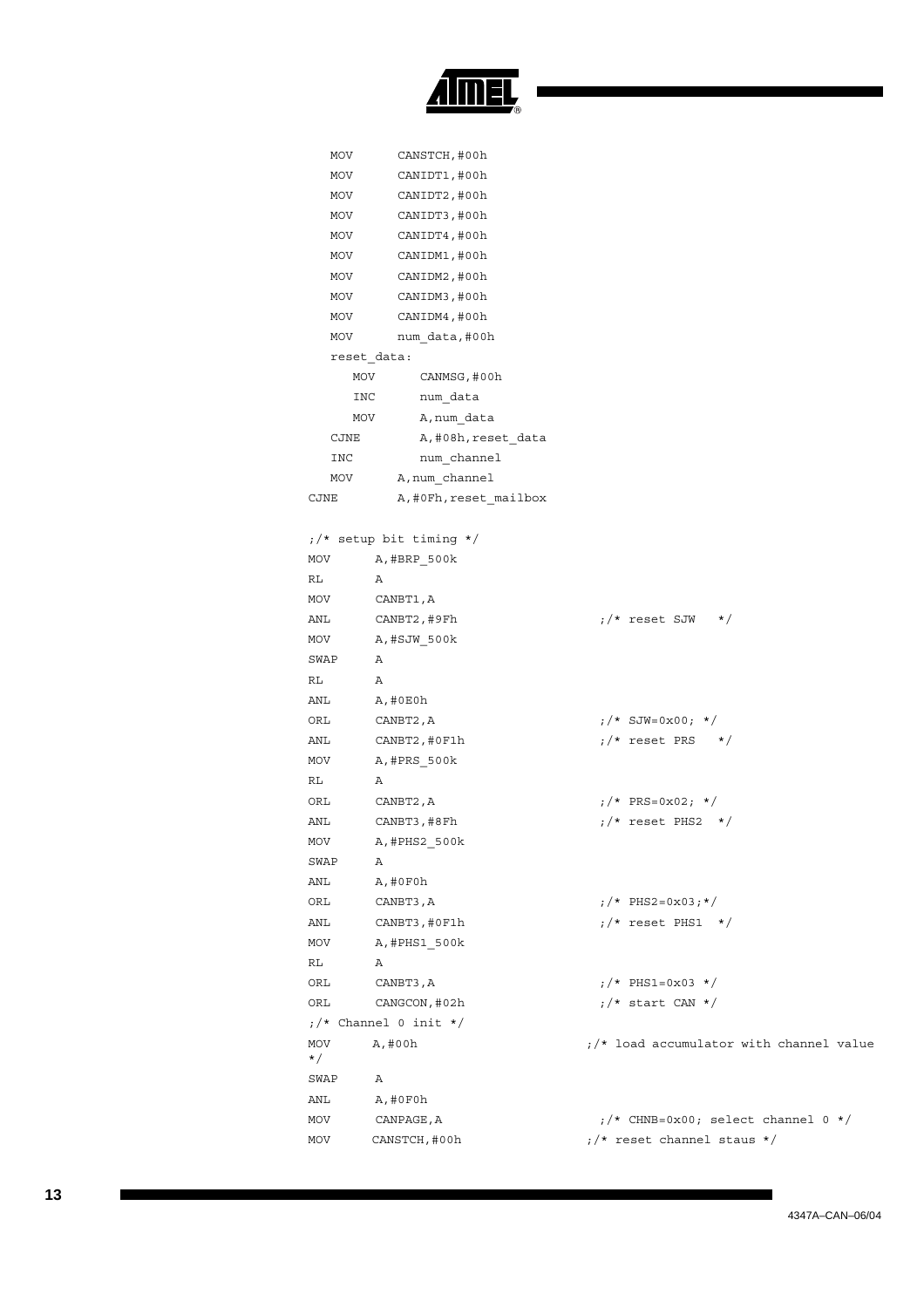

```
MOV CANCONCH, #00h ; /* reset control and dlc reqister */
;/* Channel 0: identifier = 11bits. CANIDT=0x123 */
MOV CANIDT1,#24h
ANL CANIDT2,#07Fh
ORL CANIDT2,#060h
;/* Channel 0: mask = 11bits. 0x7F0 */
MOV CANIDM1,#0FEh
ANL CANIDM2,#1Fh
MOV CANIDM4,#00h
;/* Channel 0 configuration */
ANL CANIDT4, #0FBh \frac{1}{x} ;/* clear bit rtr in CANIDT4. */
ORL CANCONCH, #08h ;/* Reception 8 bytes.*/
ORL CANCONCH,#80h ;/* Reception enabled without buffer.*/
;/* Channel 1 init */
MOV A,#01h ;/* load accumulator with channel value 
*/
SWAP A
ANL A,#0F0h
MOV CANPAGE, A \frac{1}{x} /* CHNB=0x01; select channel 1 */
MOV CANSTCH, #00h \frac{1}{x} is the channel staus \frac{x}{x}MOV CANCONCH, #00h ; /* reset control and dlc register */
;/* Channel 1: identifier = 11bits. CANIDT=0x001 */
MOV CANIDT1,#80h
ANL CANIDT2,#3Fh
ORL CANIDT2,#20h
;/* interrupt configuration */
ORL CANIE2, \#01h ;/* IECH0=1 */
ORL CANGIE, #10h \frac{1}{x} ;/* Can Tx IT enable */
ORL CANGIE, #20h \frac{1}{\sqrt{2}} ;/* Can Rx IT enable */
SETB ECAN \mathsf{FCAN} \mathsf{TCAN} \mathsf{TCAN} \mathsf{TCAN} \mathsf{TCAN} \mathsf{TCAN}SETB EA ;/* all IT enable */JMP \zeta ;/* endless */
;/**
; * FUNCTION PURPOSE: can interrupt. echo receive data on channel 0 reception.
; * Reception id between 0x120 and 0x12F.
; * FUNCTION_INPUTS: P4.1(RxDC) can input
; * FUNCTION_OUTPUTS: P4.0(TxDC) can output 
; */
can_it:
MOV R7, CANPAGE \frac{1}{x} is the current context \frac{x}{x};/* set channel */MOV A, #00h \qquad \qquad \qquad ;/* load accumulator with channel value
*/
SWAP A
ANL A,#0F0h
MOV CANPAGE, A \frac{1}{x} \frac{1}{x} CHNB=0x00; select channel 0 \frac{x}{x};/* echo receive data on channel 0 reception */
MOV A, CANSTCH
CJNE A,#20h, end if rxok
```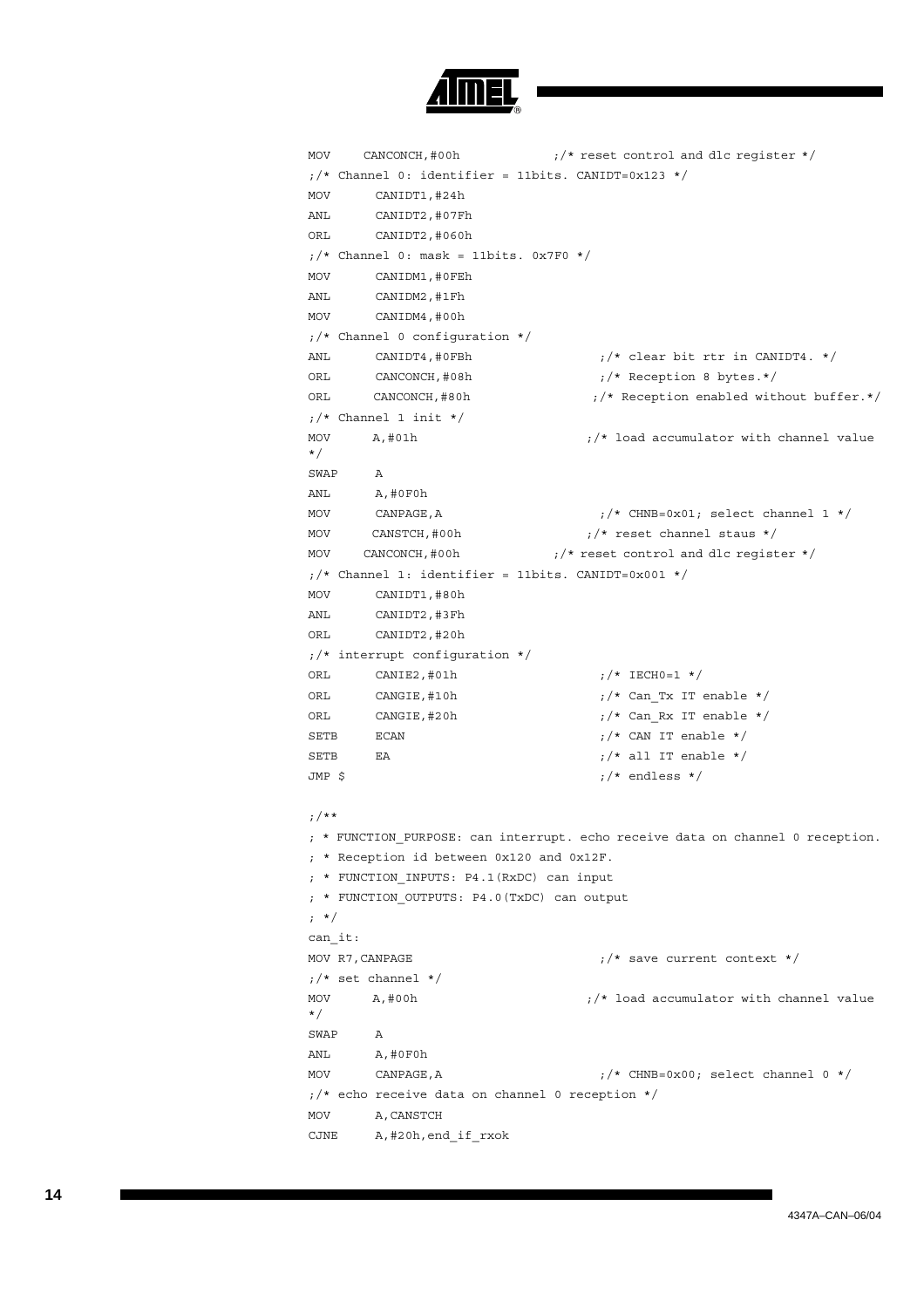

|            | $\frac{1}{2}$ save receive data */           |                                                |  |  |  |  |
|------------|----------------------------------------------|------------------------------------------------|--|--|--|--|
| MOV        | data0, CANMSG                                |                                                |  |  |  |  |
| MOV        | data1, CANMSG                                |                                                |  |  |  |  |
| MOV        | data2, CANMSG                                |                                                |  |  |  |  |
| MOV        | data3, CANMSG                                |                                                |  |  |  |  |
| MOV        | data4, CANMSG                                |                                                |  |  |  |  |
| MOV        | data5, CANMSG                                |                                                |  |  |  |  |
| MOV        | data6, CANMSG                                |                                                |  |  |  |  |
| MOV        | data7, CANMSG                                |                                                |  |  |  |  |
|            | $1$ $\star$ set channel $\star$ /            |                                                |  |  |  |  |
| MOV        | A,#01h                                       | $1/$ * load accumulator with channel value     |  |  |  |  |
| $\star/$   |                                              |                                                |  |  |  |  |
| SWAP       | Α                                            |                                                |  |  |  |  |
| ANL        | A,#0F0h                                      |                                                |  |  |  |  |
| MOV        | CANPAGE, A                                   | $\frac{1}{2}$ CHNB=0x00; select channel 1 */   |  |  |  |  |
|            | $\frac{1}{2}$ Channel 1 configuration */     |                                                |  |  |  |  |
| MOV        | CANCONCH, #00h;                              | $\frac{1}{2}$ reset channel 1 configuration */ |  |  |  |  |
|            | $1/$ * load saved data */                    |                                                |  |  |  |  |
| MOV        | CANMSG, data0                                |                                                |  |  |  |  |
| MOV        | CANMSG, data1                                |                                                |  |  |  |  |
| MOV        | CANMSG, data2                                |                                                |  |  |  |  |
| MOV        | CANMSG, data3                                |                                                |  |  |  |  |
| MOV        | CANMSG, data4                                |                                                |  |  |  |  |
| MOV        | CANMSG, data5                                |                                                |  |  |  |  |
| MOV        | CANMSG, data6                                |                                                |  |  |  |  |
| MOV        | CANMSG, data7                                |                                                |  |  |  |  |
|            |                                              |                                                |  |  |  |  |
| ORL        | CANCONCH, #08h                               | $\frac{1}{x}$ transmit 8 bytes */              |  |  |  |  |
| ORL        | CANCONCH, #40h                               | $1/$ * emission enabled */                     |  |  |  |  |
| ORL        | CANEN2, #02h                                 | $\frac{1}{2}$ channel 1 enable */              |  |  |  |  |
| MOV        | CANSTCH,#00h                                 | $1.7*$ reset channel 1 status */               |  |  |  |  |
|            |                                              |                                                |  |  |  |  |
|            | end if rxok:                                 |                                                |  |  |  |  |
|            |                                              |                                                |  |  |  |  |
|            | $1/$ * set channel */                        |                                                |  |  |  |  |
| <b>MOV</b> | A,#00h                                       | $1/$ * load accumulator with channel value     |  |  |  |  |
| $\star/$   |                                              |                                                |  |  |  |  |
| SWAP       | Α                                            |                                                |  |  |  |  |
| ANL        | $A$ , #0 $F$ 0h                              |                                                |  |  |  |  |
| MOV        | CANPAGE, A                                   | $t$ /* CHNB=0x00; select channel 0 */          |  |  |  |  |
| MOV        | CANCONCH, #00h                               | $1/$ * reset channel 0 configuration */        |  |  |  |  |
| ORL        | $1/$ * receive 8 bytes */<br>CANCONCH, #08h  |                                                |  |  |  |  |
| ORL        | $1/$ * reception enable */<br>CANCONCH, #80h |                                                |  |  |  |  |
| ORL        | CANEN2, #01h                                 | $1/$ * channel 0 enable */                     |  |  |  |  |
| MOV        | CANSTCH, #00h                                | $1/$ * reset channel 0 status */               |  |  |  |  |
| MOV        | CANPAGE, R7                                  | $1/$ * restore saved context */                |  |  |  |  |
| MOV        | CANGIT, #00h                                 | $\frac{1}{2}$ reset all flags */               |  |  |  |  |
|            |                                              |                                                |  |  |  |  |
| RETI       |                                              |                                                |  |  |  |  |

end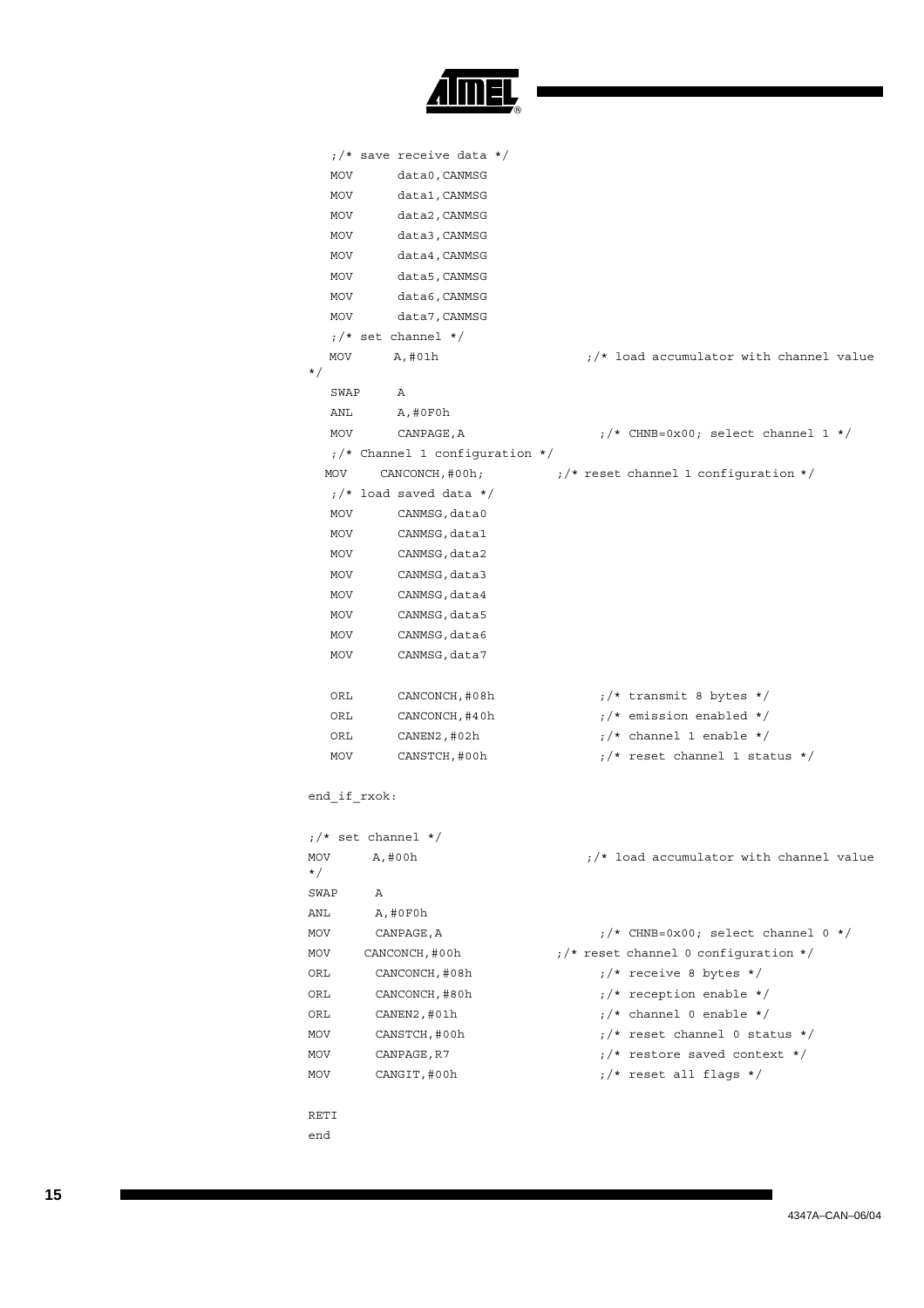

## **3.2 SFR Register Definition**

| $***$                 |
|-----------------------|
| : NAME: 89C51CC01.inc |
|                       |
| : PURPOSE: for Keil   |
| $***$                 |

;----------------------------------------

; Include file for 8051 SFR Definitions

;----------------------------------------

|              | ; BYTE Register                                                   |                                                             |
|--------------|-------------------------------------------------------------------|-------------------------------------------------------------|
|              | P0 DATA 80H                                                       |                                                             |
|              | P1 DATA 90H                                                       |                                                             |
|              | P2 DATA 0A0H                                                      |                                                             |
|              |                                                                   |                                                             |
|              | P3 DATA 0B0H                                                      |                                                             |
| <b>RD</b>    | <b>BIT</b>                                                        | 0B7H                                                        |
| WR           | BIT                                                               | 0B6H                                                        |
| T1           | BIT                                                               | 0B5H                                                        |
| T0           | BIT                                                               | 0B4H                                                        |
| INT1         | BIT                                                               | 0B3H                                                        |
| INTO         | BIT                                                               | 0B2H                                                        |
| TXD          | BIT 0B1H                                                          |                                                             |
|              | RXD BIT 0B0H                                                      |                                                             |
|              |                                                                   |                                                             |
|              | P4 DATA OCOH                                                      |                                                             |
|              |                                                                   |                                                             |
|              | PSW DATA 0D0H                                                     |                                                             |
|              | CY BIT OD7H                                                       |                                                             |
|              | $\begin{tabular}{llll} \bf AC & \tt BIT & \tt 0D6H \end{tabular}$ |                                                             |
|              | F0 BIT 0D5H                                                       |                                                             |
|              | RS1 BIT 0D4H                                                      |                                                             |
| RS0          | BIT                                                               | 0D3H                                                        |
| OV           | BIT                                                               | 0D2H                                                        |
| P            | BIT                                                               | 0D0H                                                        |
|              |                                                                   |                                                             |
|              | ACC DATA 0E0H                                                     |                                                             |
| $\mathbf{B}$ | DATA                                                              | $0$ F $0$ H                                                 |
| SP           | DATA 81H                                                          |                                                             |
|              | DPL DATA 82H                                                      |                                                             |
|              | DPH DATA 83H                                                      |                                                             |
|              | PCON DATA 87H                                                     |                                                             |
|              | CKCON DATA 8FH                                                    |                                                             |
|              |                                                                   |                                                             |
|              |                                                                   | ; ------------------ TIMERS registers --------------------- |
|              | TCON DATA 88H                                                     |                                                             |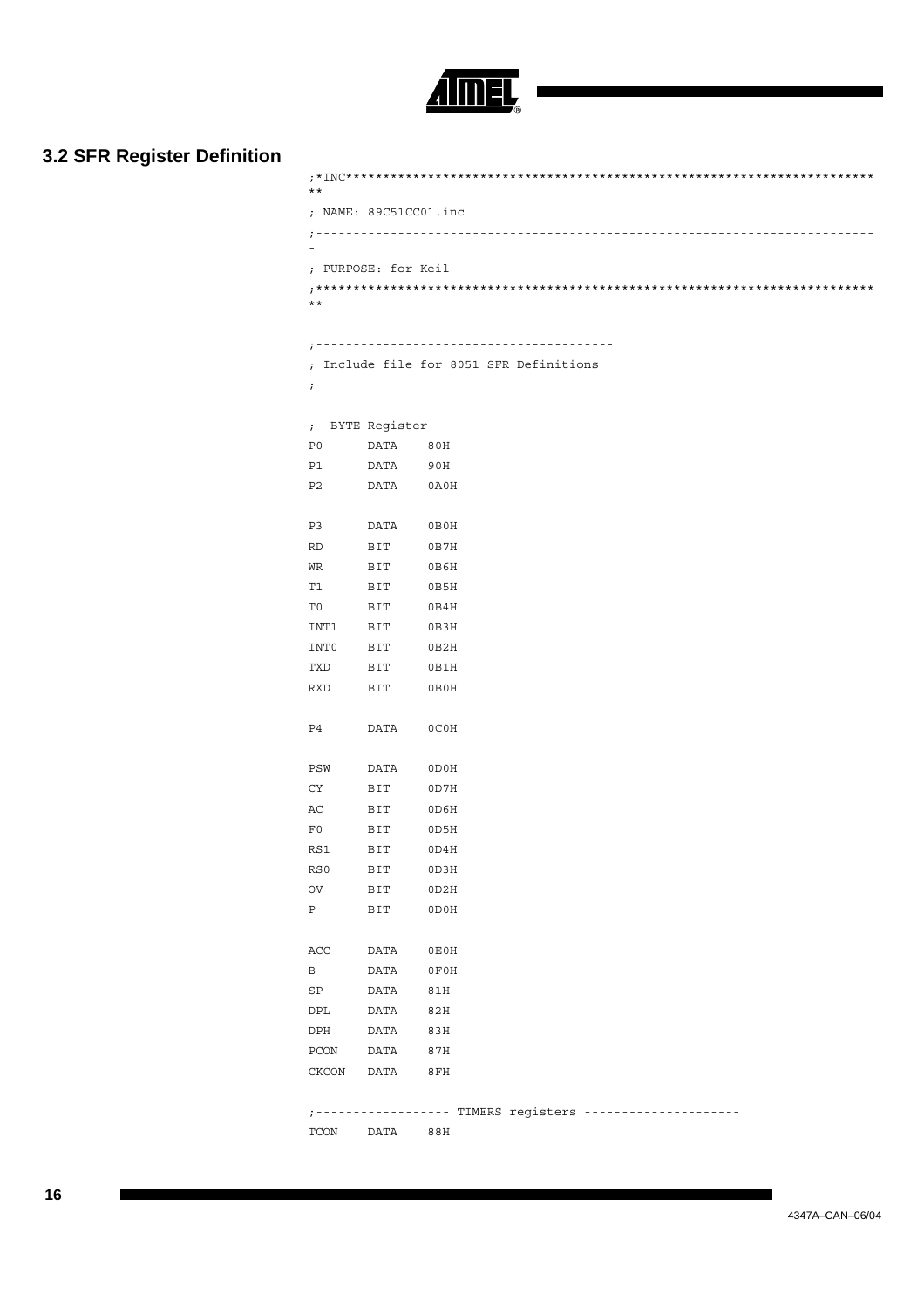

|              | TF1 BIT 8FH     |      |                                                         |  |
|--------------|-----------------|------|---------------------------------------------------------|--|
| TR1          | <b>BIT</b>      | 8 EH |                                                         |  |
| TF0          | <b>BIT</b>      | 8DH  |                                                         |  |
|              | TRO BIT 8CH     |      |                                                         |  |
|              | IE1 BIT 8BH     |      |                                                         |  |
|              | IT1 BIT 8AH     |      |                                                         |  |
|              | IE0 BIT 89H     |      |                                                         |  |
|              | ITO BIT         | 88H  |                                                         |  |
|              | TMOD DATA 89H   |      |                                                         |  |
|              | T2CON DATA 0C8H |      |                                                         |  |
|              | TF2 BIT OCFH    |      |                                                         |  |
|              | EXF2 BIT OCEH   |      |                                                         |  |
|              | RCLK BIT OCDH   |      |                                                         |  |
|              | TCLK BIT OCCH   |      |                                                         |  |
|              | EXEN2 BIT OCBH  |      |                                                         |  |
|              | TR2 BIT OCAH    |      |                                                         |  |
|              | C T2 BIT OC9H   |      |                                                         |  |
|              | CP RL2 BIT OC8H |      |                                                         |  |
|              | T2MOD DATA0C9H  |      |                                                         |  |
|              | TL0 DATA 8AH    |      |                                                         |  |
|              | TL1 DATA 8BH    |      |                                                         |  |
| TL2 DATAOCCH |                 |      |                                                         |  |
|              | THO DATA 8CH    |      |                                                         |  |
|              | TH1 DATA 8DH    |      |                                                         |  |
| TH2 DATA0CDH |                 |      |                                                         |  |
|              | RCAP2L DATA0CAH |      |                                                         |  |
|              | RCAP2H DATA0CBH |      |                                                         |  |
|              | WDTRST DATA0A6H |      |                                                         |  |
|              | WDTPRG DATA0A7H |      |                                                         |  |
|              |                 |      |                                                         |  |
| SCON DATA    |                 | 98H  |                                                         |  |
| SMO BIT 9FH  |                 |      |                                                         |  |
| FE BIT9FH    |                 |      |                                                         |  |
| SM1 BIT9EH   |                 |      |                                                         |  |
| SM2 BIT9DH   |                 |      |                                                         |  |
| REN BIT9CH   |                 |      |                                                         |  |
| TB8 BIT9BH   |                 |      |                                                         |  |
| RB8 BIT9AH   |                 |      |                                                         |  |
| TI BIT99H    |                 |      |                                                         |  |
| RI BIT98H    |                 |      |                                                         |  |
|              | SBUF DATA 99H   |      |                                                         |  |
|              | SADEN DATA0B9H  |      |                                                         |  |
|              | SADDR DATA0A9H  |      |                                                         |  |
|              |                 |      | ; ------------------- ADC registers ------------------- |  |
|              |                 |      |                                                         |  |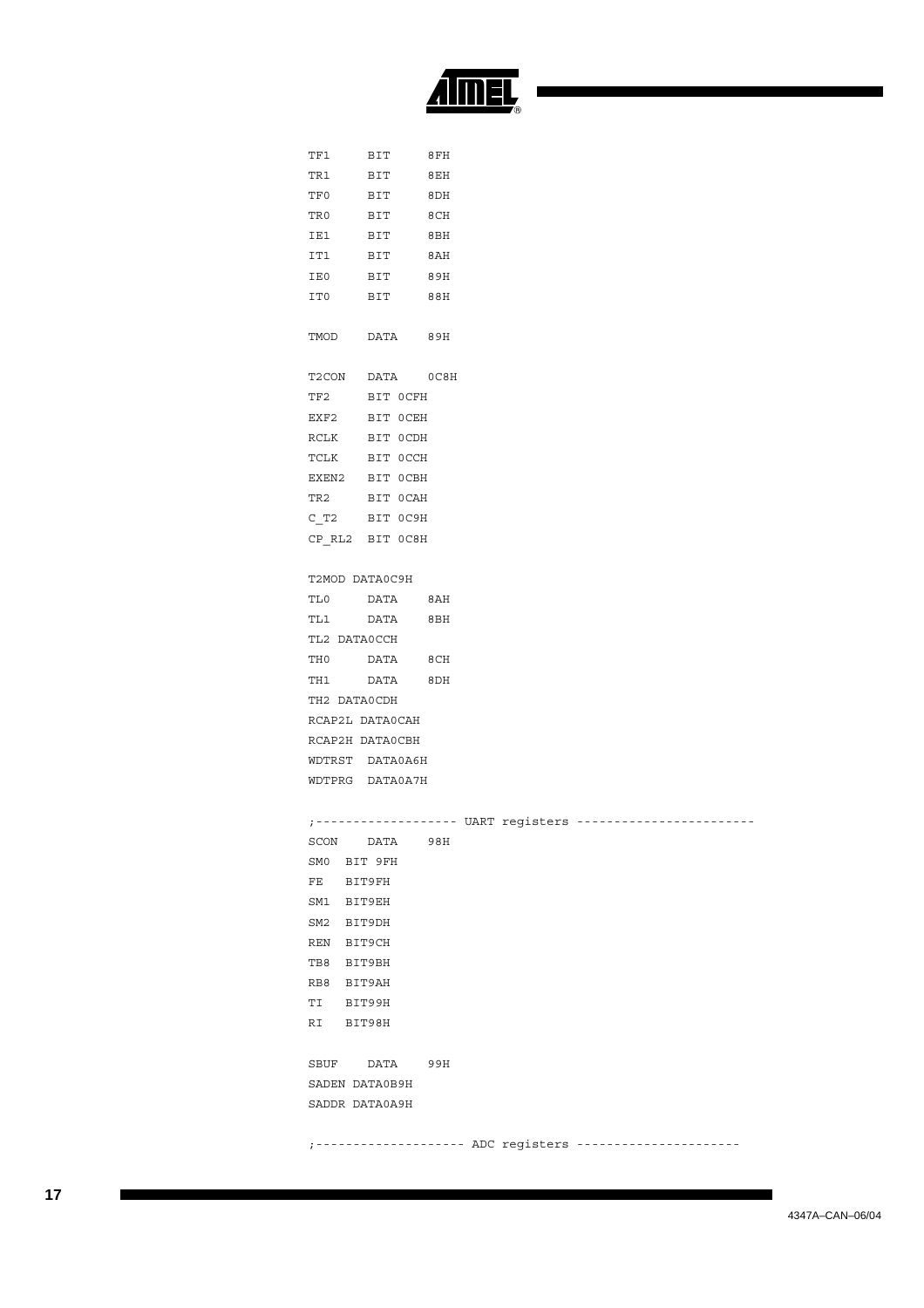

```
ADCLK DATA0F2H
ADCON DATA0F3H
ADDL DATA0F4H
ADDH DATA0F5H
ADCF DATA0F6H
;-------------------- FLASH EEPROM registers ------------
FPGACON DATA0F1H
FCON DATA0D1H
EECON DATA0D2H
AUXR DATA8EH
AUXR1 DATA0A2H
;-------------------- IT registers -----------------------
IPL1 DATA0F8H
IPH1 DATA0F7H
IEN0 DATA0A8H
IPL0 DATA0B8H
IPH0 DATA0B7H
IEN1 DATA0E8H
; IEN0 
EA BIT 0AFH
EC BIT 0AEH
ET2 BIT 0ADH
ES BIT 0ACH
ET1 BIT 0ABH
EX1 BIT 0AAH
ET0 BIT 0A9H
EX0 BIT 0A8H
; IEN1 
ETIM BIT 0EAH
EADC BIT 0E9H
ECAN BIT 0E8H
;--------------------- PCA registers --------------------
CCON DATA0D8H
CF BIT 0DFH
CR BIT 0DEH
CCF4BIT0D4H
CCF3BIT0D3H
CCF2BIT0D2H
CCF1BIT0D1H
CCF0BIT0D0H
CMOD DATA0D9H
CH DATA0F9H
CL DATA0E9H
CCAP0H DATA0FAH
```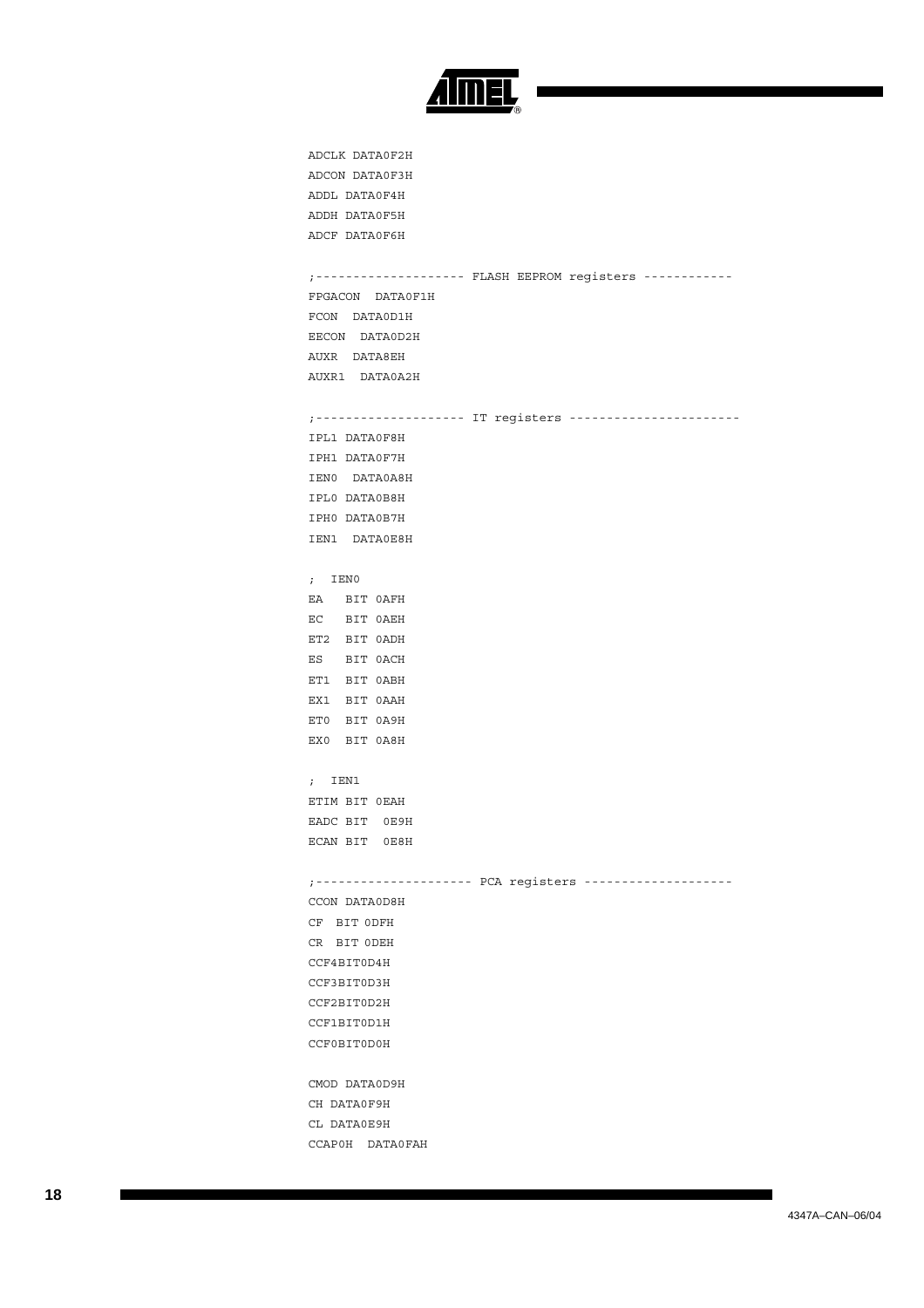

| CCAPOL | DATAORAH |
|--------|----------|
| CCAPM0 | DATA0DAH |
| CCAP1H | DATA0FBH |
| CCAP1L | DATA0EBH |
| CCAPM1 | DATA0DBH |
| CCAP2H | DATA0FCH |
| CCAP2L | DATA0ECH |
| CCAPM2 | DATA0DCH |
| CCAP3H | DATA0FDH |
| CCAP3L | DATA0EDH |
| CCAPM3 | DATA0DDH |
| CCAP4H | DATA0FEH |
| CCAP4L | DATA0EEH |
| CCAPM4 | DATA0DEH |

#### ;------------------- CAN registers --------------------------

CANGIT DATA 09BH CANTEC DATA 09CH CANREC DATA 09DH CANTCON DATA 0A1H CANMSG DATA 0A3H CANTTCL DATA 0A4H CANTTCH DATA 0A5H CANGSTA DATA 0AAH CANGCON DATA 0ABH CANTIML DATA 0ACH CANTIMH DATA 0ADH CANSTMPL DATA 0AEH CANSTMPH DATA 0AFH CANPAGE DATA 0B1H CANSTCH DATA 0B2H CANCONCH DATA 0B3H CANBT1 DATA 0B4H CANBT2 DATA 0B5H CANBT3 DATA 0B6H CANSIT1 DATA 0BAH CANSIT2 DATA 0BBH CANIDT1 DATA 0BCH CANIDT2 DATA 0BDH CANIDT3 DATA 0BEH CANIDT4 DATA 0BFH CANGIE DATA 0C1H CANIE1 DATA 0C2H CANIE2 DATA 0C3H CANIDM1 DATA 0C4H CANIDM2 DATA 0C5H CANIDM3 DATA 0C6H CANIDM4 DATA 0C7H CANEN1 DATA 0CEH CANEN2 DATA 0CFH